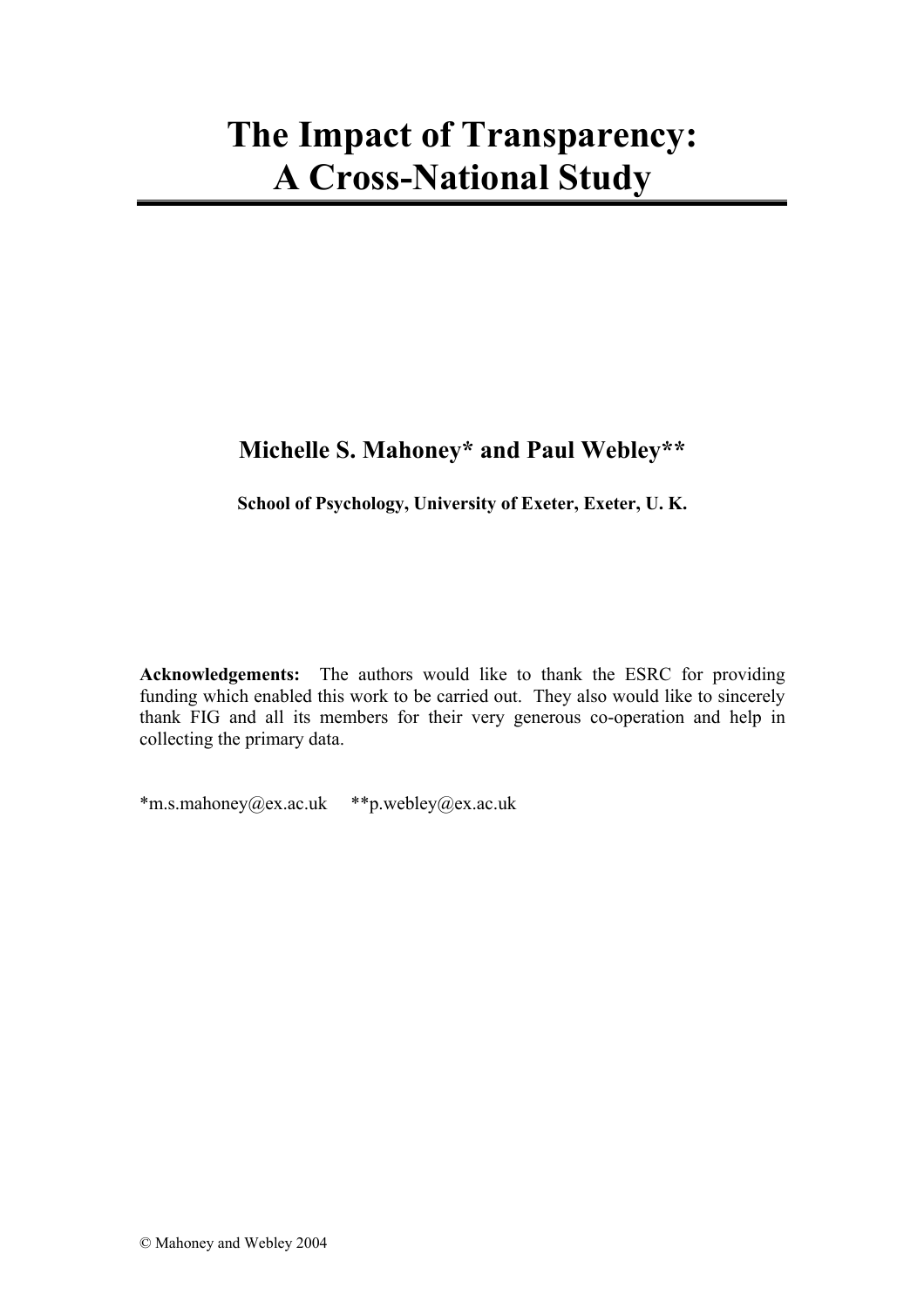# **1.0 Abstract**

Transparency or openness is often debated in politics and academic research with respect to its use in increasing accountability and maintaining a healthy democracy, as well as theoretically fostering trust in government and society in general (e.g. Nye, 1997 and Héritier, 2003). This paper presents empirical evidence of the positive relationship between transparency and trust in government cross-nationally. An index of perceived transparency is provided for 51 countries; this is the first index to be created using the definition of transparency as detailed in this paper. The index is analysed with secondary data concerning trust in government from 31 countries together with data about freedom, power distance, literacy scores and GDP. Patterns also emerge of the differences between Scandinavian countries and other European countries with respect to transparency and trust in government, which supports previous research (e.g. Grønbech-Jensen, 1998).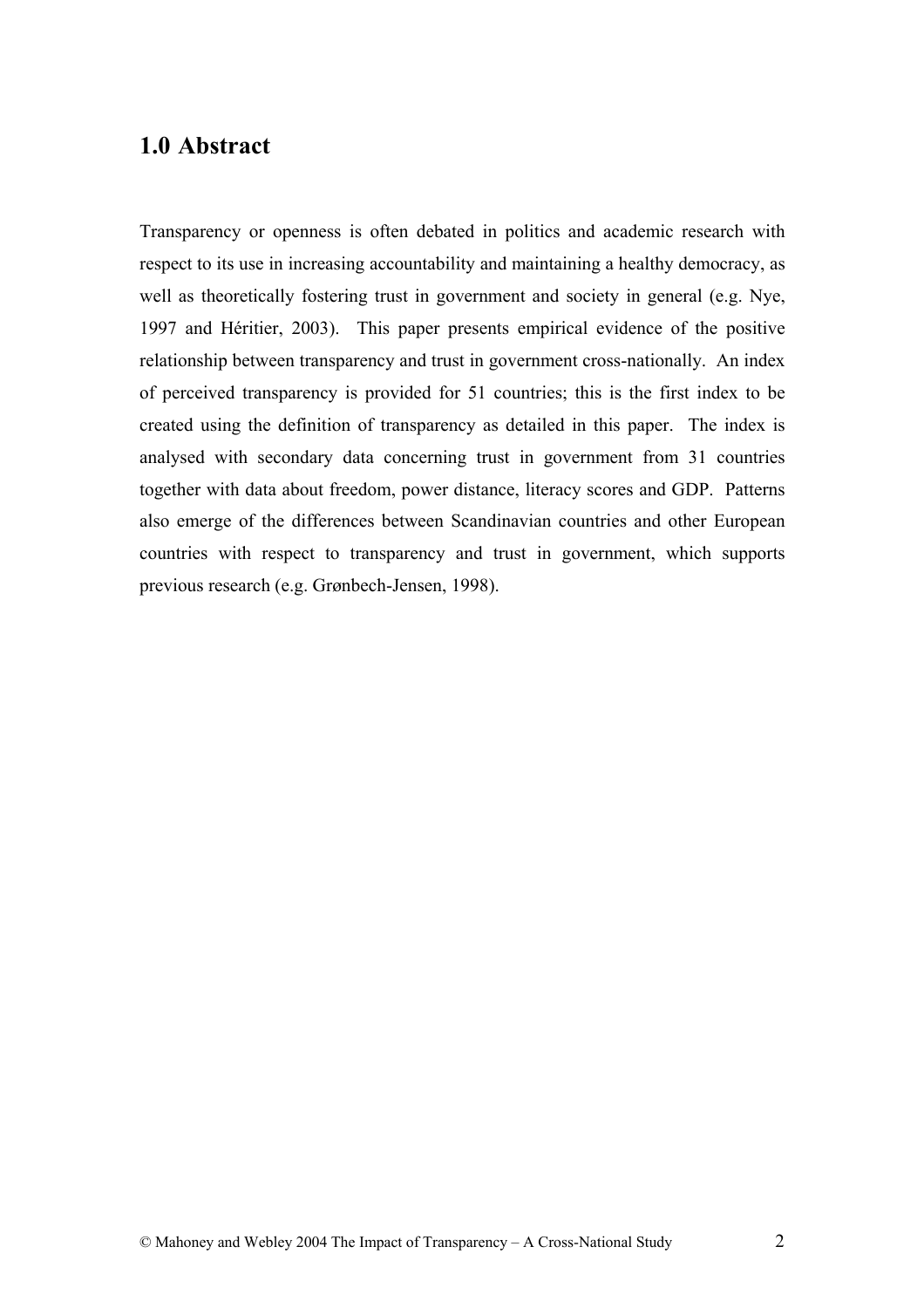# **Table of Contents**

| 1.0 Abstract. |  |    |  |  |
|---------------|--|----|--|--|
|               |  |    |  |  |
| 3.0 Method    |  |    |  |  |
| 3.1           |  |    |  |  |
| 3.1.1         |  |    |  |  |
| 312           |  |    |  |  |
| 313           |  |    |  |  |
| 3.2           |  |    |  |  |
| 321           |  |    |  |  |
| 322           |  |    |  |  |
| 323           |  |    |  |  |
| 3.2.4         |  |    |  |  |
| 325           |  |    |  |  |
|               |  |    |  |  |
|               |  |    |  |  |
| 51            |  | 32 |  |  |
| 33<br>52      |  |    |  |  |
| 33            |  |    |  |  |
| 7 O           |  |    |  |  |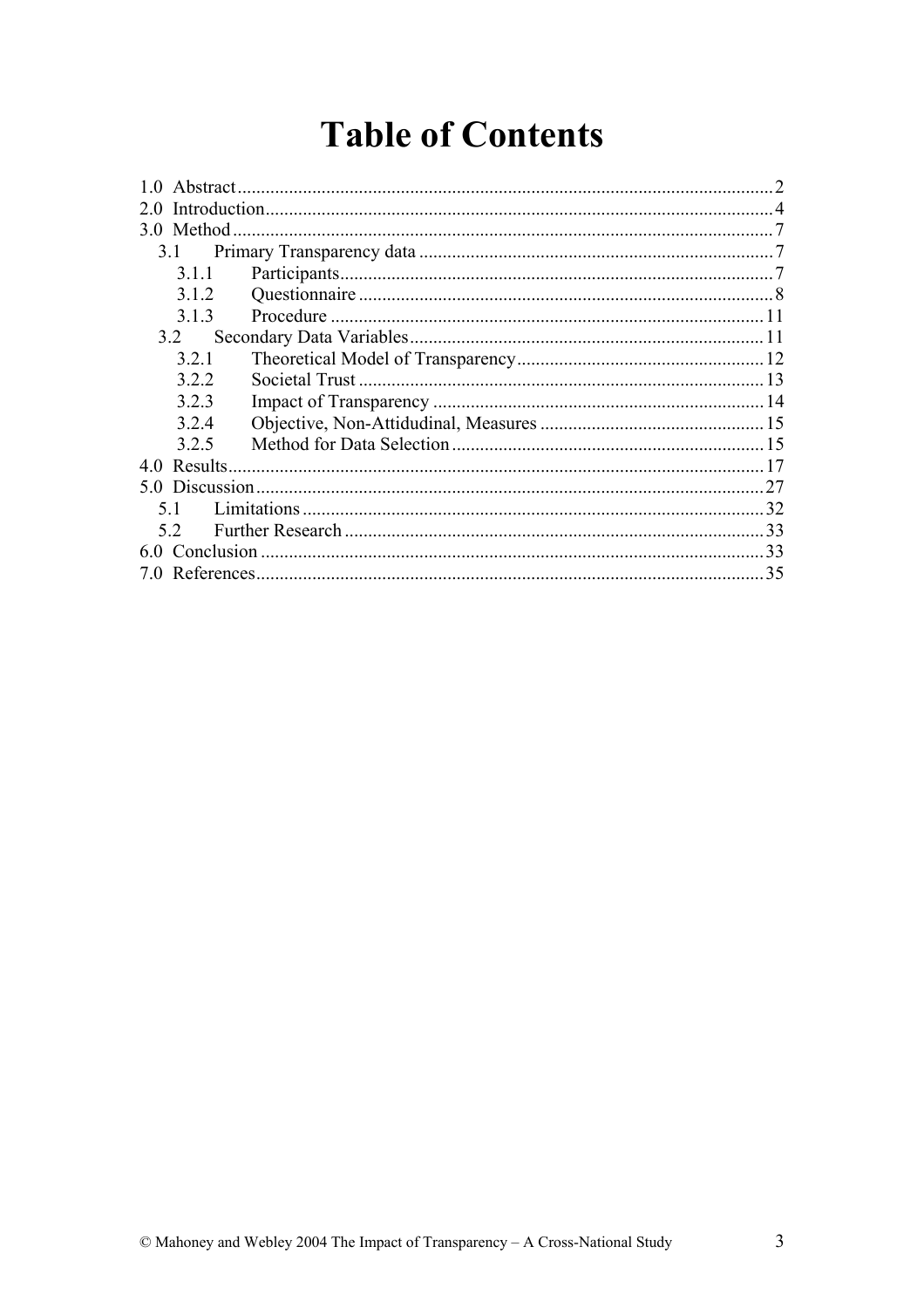# **2.0 Introduction**

Transparency refers to the accessibility of the processes involved in decision making in addition to the outcome and to information itself. Demand for transparency is an issue which many institutions, authorities and companies world-wide are having to face. On an international level countries are changing regimes and particularly in Europe moving towards joining international bodies such as the EU which have certain disclosure requirements. The potential impact of transparency is important for democracies. Edés (2000) comments that "Greater openness of the administration can contribute to democratic legitimacy and to societal support for democratic institutions". One important impact and consequence of perceived transparency that has been made theoretically is to trust in government, which is a necessary part of healthy democracy (e.g. Nye, 1997). Despite this there has been little empirical research into the evidence for these associations and the impact of transparency from the consumer perspective.

Firstly though, why is transparency important, what is the current political climate with regards to transparency? Secondly why is the impact that it might have on trust in government in particular important? Trust in government is a topic that has received enormous amounts of attention in political science literature (just a few examples include Nye, 1997; Braithwaite and Levi, 1998; Rothstein 2001; Uslaner 2002). In particular there is a large debate about the link between social capital and trust in government. This paper does not enter into the discussion about the antecedents for trust in government but recognises that trust in government is an essential part of a healthy democracy and that transparency may have an important impact on that trust. It provides empirical evidence for something that is often discussed but has not received any systematic scientific attention.

What is the current political climate of towards transparency? Many nations already have a Freedom of Information Act. In the UK, in addition to the Labour government's policy towards 'openness of government', the Freedom of Information Act 2000 received Royal Assent on  $30<sup>th</sup>$  November 2000. There is debate as to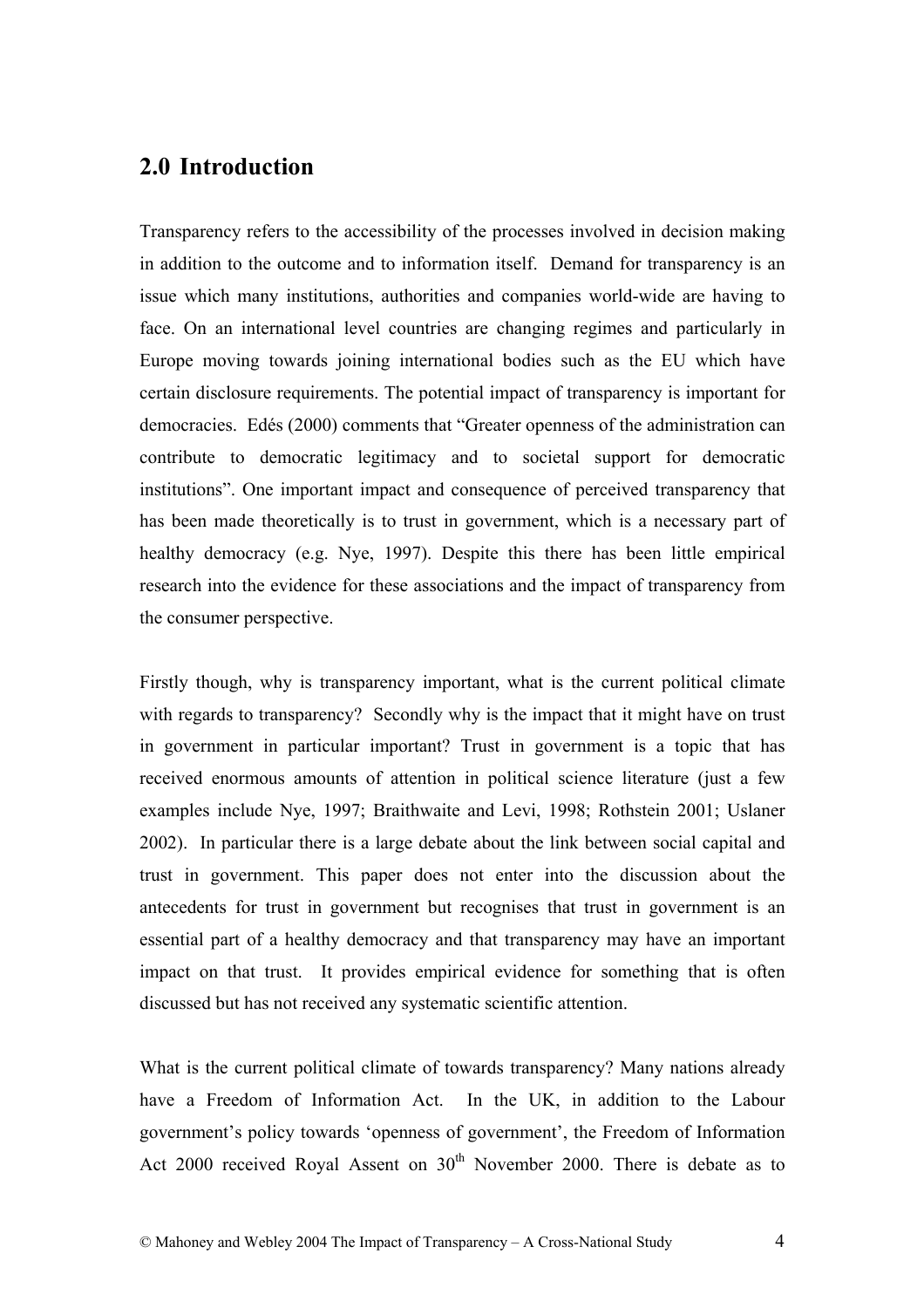whether or not this Act will actually achieve more openness in reality (see Flinders, 2000). However, the idea is that its implementation will be gradual, and by 2005 it will be fully enacted, giving people a "general right of access to information of all sorts held by public authorities (and those providing services for them)". Anyone in the UK will have the right to "be told whether the information exists" and "the right to receive the information" (Office of the Data Protection Commissioner, 2001). One of the proposed applications of this Act is to make government more open and transparent. Grønbech-Jensen (1998) discussed the difference between the Scandinavians, who knew they had a fundamental right to access information about the workings and proceedings of government, and the other Europeans who received processed information. Transparency though is not just an issue that governments are having to face; Angulin et al (2000) reported that transparency in university management furthers perceived fairness and improves academic staff motivation. However, this idealised image of full access to information increasing trust and perceived fairness may be flawed. Grønbech-Jensen's (1998) findings showed that Scandinavian countries believe in a fundamental extensive public access to information, helping to hold public policy makers accountable. However, the style for the rest of Europe is described as "communication style transparency… primarily directed at keeping the public informed of ongoing activities". There is obviously a potential for cynicism from the general public that with greater openness, people will still only receive processed information and that transparency will be more apparent than real. This issue is not just relevant to Europeans but has world-wide ramifications. The potential implications of different levels of transparency are numerous, a few examples include perceived fairness and procedural justice; consumer satisfaction and trust and participation of citizens in a democracy.

Transparency refers to the accessibility of the processes involved in decision making and to the outcome as well as to information itself. Transparency also involves proactive dissemination to the consumer of this information, knowledge and access. Whilst writers make reference to the positive benefits of transparency of government and the constant need or desire for it, there is no empirical evidence. Gordon (2000) for example stated although the evidence for whether fully informed members of the public who actively engage in civic life in communities have greater trust in government (the social capital argument) is scarce and inconclusive, transparency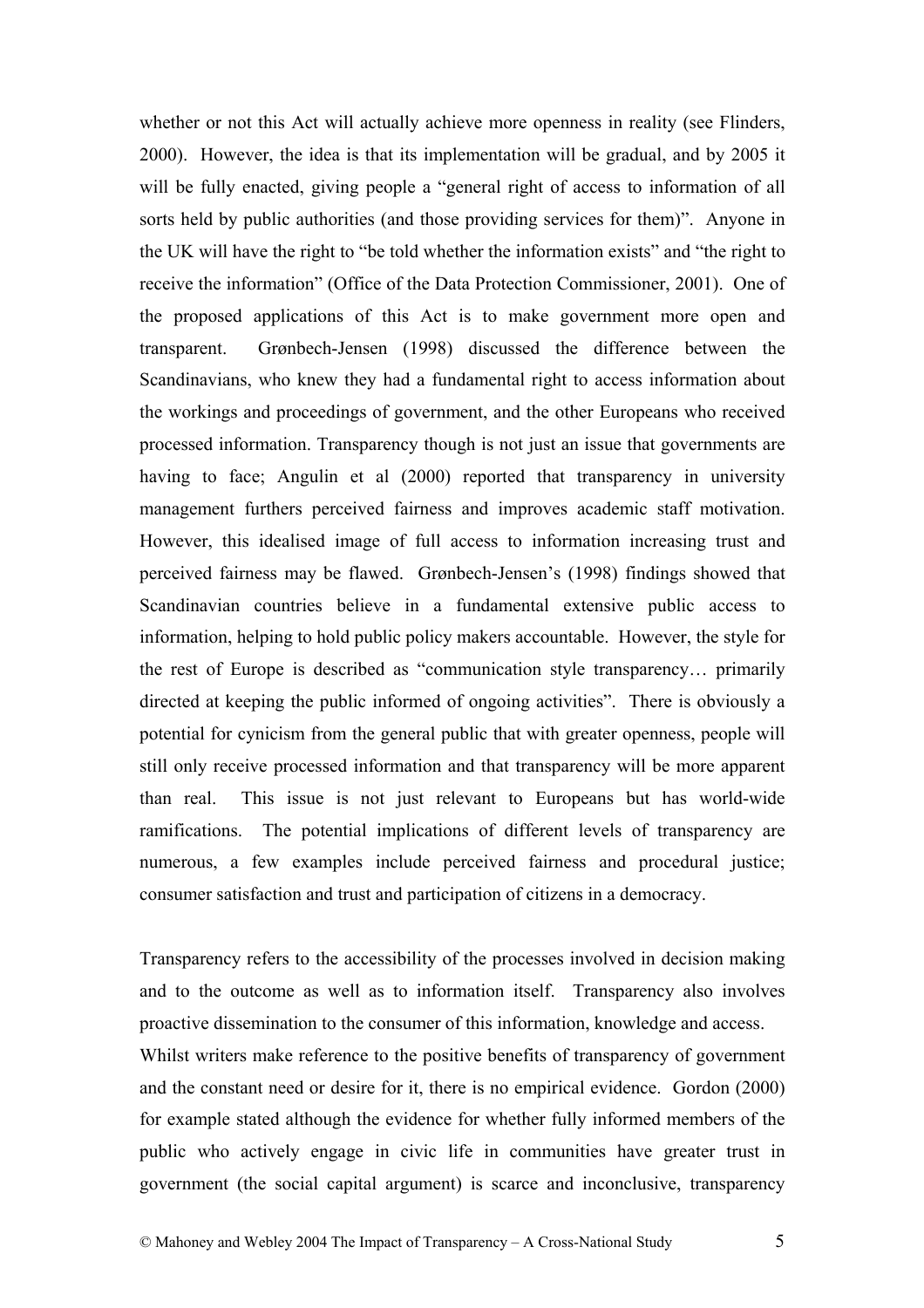should be increase. She stated that "Information that serves to make the actions of public officials transparent to the public improves government accountability and enhances the public's trust" (p.297). She further argued that "Responsible public officials should welcome and support these developments, Further, they should identify and work with responsible journalists to publicise, and thereby make more transparent, the processes and activities of their governments. Such action can only enhance their accountability and strengthen the public's trust" (p.309). Hértier (2003) has discussed the process of increasing transparency within the European Parliament, where it is necessary and how effective the implementation of changes might be. She states that transparency can in the right places work to increase composite democracy.

Trust in government is a necessary part of a healthy democracy (Nye, 1997). Theories and evidence as to the causes of trust in government however are many and varied, just as are the forms and purposes of various government structures and institutions world-wide (see Braithwaite and Levi, 1998, for a detailed overview). Dunn (1988) stated that a lack of confidence leads to a diffuse sentiment of dissatisfaction or alienation or anomie. If there is a lack of trust then this changes the way people decide about important issues. Trust allows for risk-taking decisions, for example, is it safe to take the train this morning? Although a certain amount of scepticism is also necessary, trust in government authorities has been shown to have a strong influence on citizens' reactions to authorities and their willingness to voluntarily comply with the authorities' directives (Tyler, 1998).

Rothstein (2001) argues that information is used by people to establish who to trust and when. However, although information in some economic settings is free, information in politics is very different. It is not free, it is not generally available and it is rarely accurate. Therefore we must have "information entrepreneurs". These are people such as political leaders who Rothstein argues produce and reproduce ideas and systems of ideas. They produce ideas about who and what can be trusted. People need knowledge about how the other person in a transaction will act. However, where does this information come from? Rothstein argues that it could come from culture, history or dominant ideology. He states that it is American culture to 'hate the government' whilst the Scandinavian countries put a very high level of trust in their political leaders and are willing to pay very high level of taxes. Italians however, for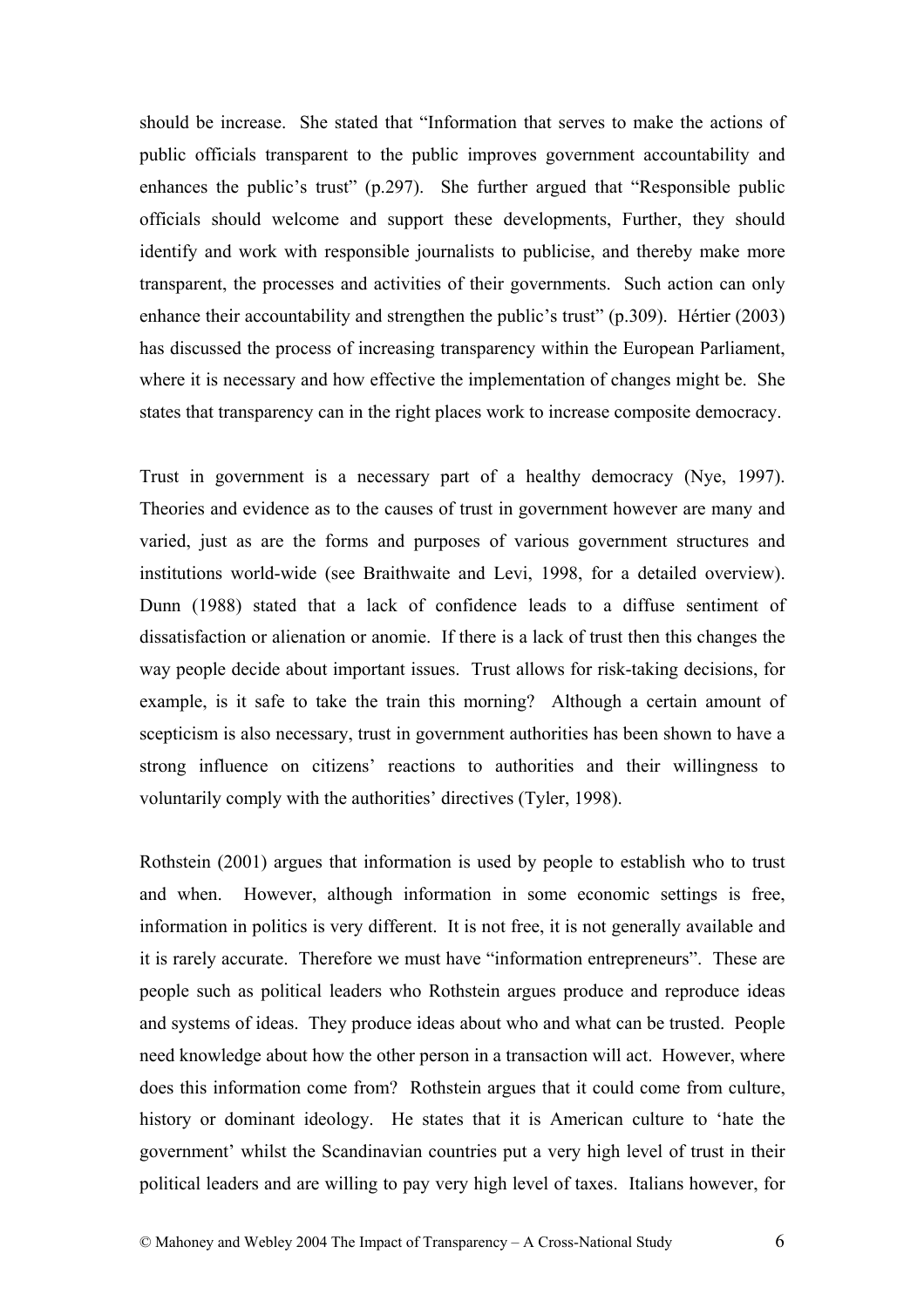example, have good reasons to be distrustful of their government institutions as the know it to be corrupt. There is again the possibility of power distance, because Scandinavian countries "historically have had strong popular grass-root organisations". Indeed the Netherlands and Scandinavian countries score high on generalised trust (as measured in the World Value studies, Inglehart, 1997). In these countries perhaps generalised, horizontal trust is all that is needed because there is very little vertical distance, whereas the UK and the USA have a large power distance (vertical distance) so vertical trust is needed as well as horizontal trust.

 This paper does not attempt to provide clarification on the causes of trust in government or establish the direction of a causal relationship between trust and transparency. It does however, recognise the importance of trust in government and the impact that transparency may have in fostering trust and aims to examine and provide the first empirical evidence of the relationship between the two on a worldwide spectrum.

## **3.0Method**

The method section in this paper is divided into two sections. The first discusses the details of the primary data collections. This includes the participants, the questionnaire and the procedure for collecting data. The second discusses the details of variable selection and data collection for the secondary data.

## **3.1 Primary Transparency data**

No suitable index of perceived transparency existed. Data sampling on the scale afforded by large international organisations was impractical and therefore a methodology was chosen to give the best approximation to this technique to provide an index of perceived transparency. This section describes the method for compiling this index, the participants used, the questionnaire and the procedure.

### 3.1.1 Participants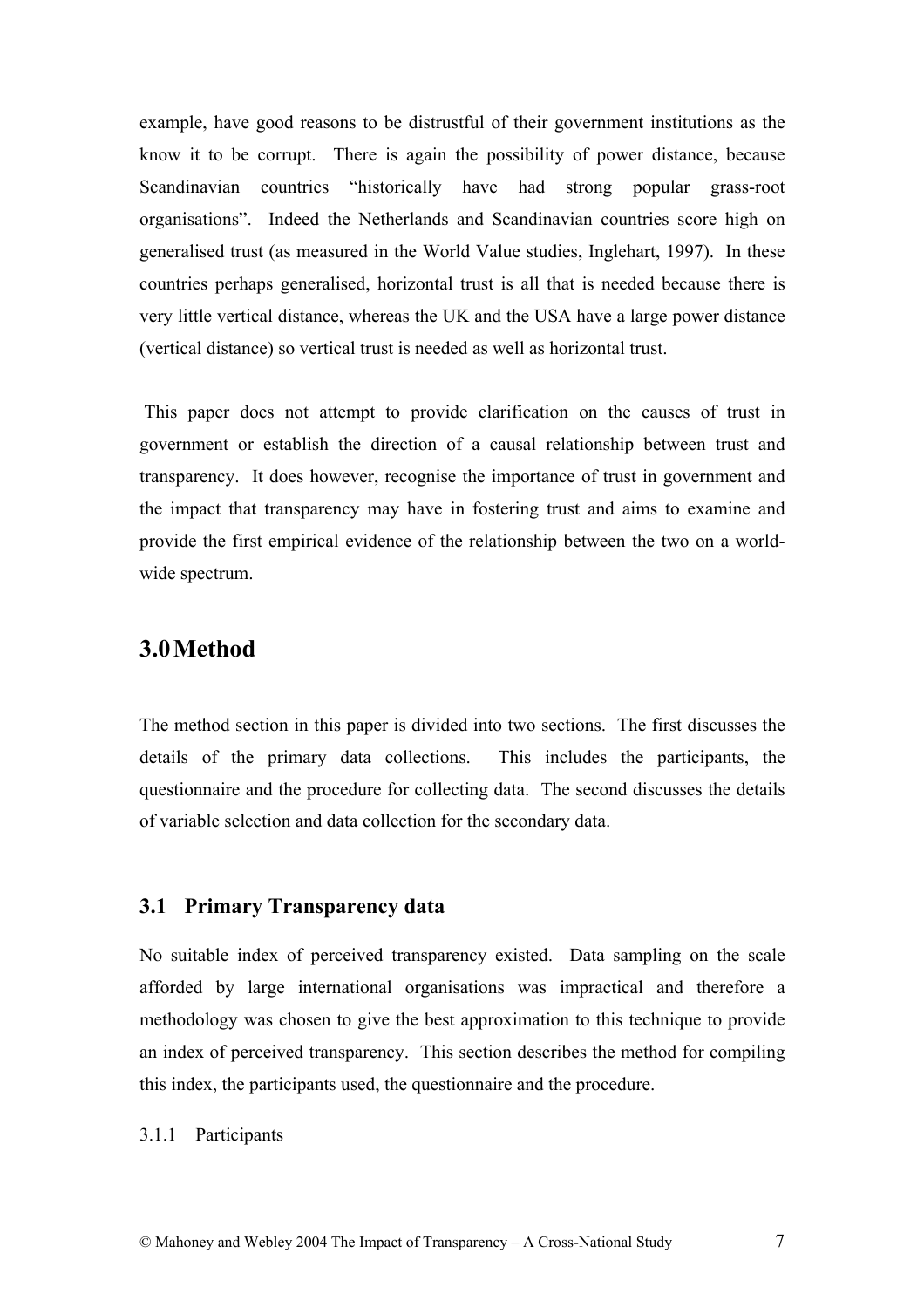Experts were chosen from one organisation (in order for them to all have similar experiences and backgrounds with respect to their own country) to give estimates on objective and perceived levels of transparency of different countries. The criteria to be classified as an organisation with members who are experts on transparency levels were as follows:

- The organisation must have specific criteria for membership ensuring that the members have all obtained a certain level of professional competency in their field.
- The organisation and its members must work with governments and therefore have first hand experience of the transparency of government.
- The organisation and its members must work with the public and have some working knowledge of public opinion.
- The professional language of the organisation must be English

The International Federation of Surveyors (FIG – Fédération Internationale des Géomètres) fitted these criteria. Surveyors frequently work with governments and the public and members. In order for individual members of the organisation to take part as 'experts' they had to be resident and work as a member of the organisation within the country that their responses were related to (i.e. someone responding about France must be a member of FIG and be resident and working in France within the surveying profession).

### 3.1.2 Questionnaire

The questionnaire consisted of two sections. In one, participants gave an approximation of objective transparency from their knowledge of working with the government. In the other, they were asked to answer about perceived transparency, as they believed the majority of people in the country would respond if asked the questions they were given. The first section was a measure of objective transparency, adapted from a study by Finel and Lord (1999) which examined the level of transparency of different countries historically during conflict. Finel and Lord (1999) developed an index of transparency to measure procedures for transparency rather than perceived transparency. The index "indicates the relative ability of domestic and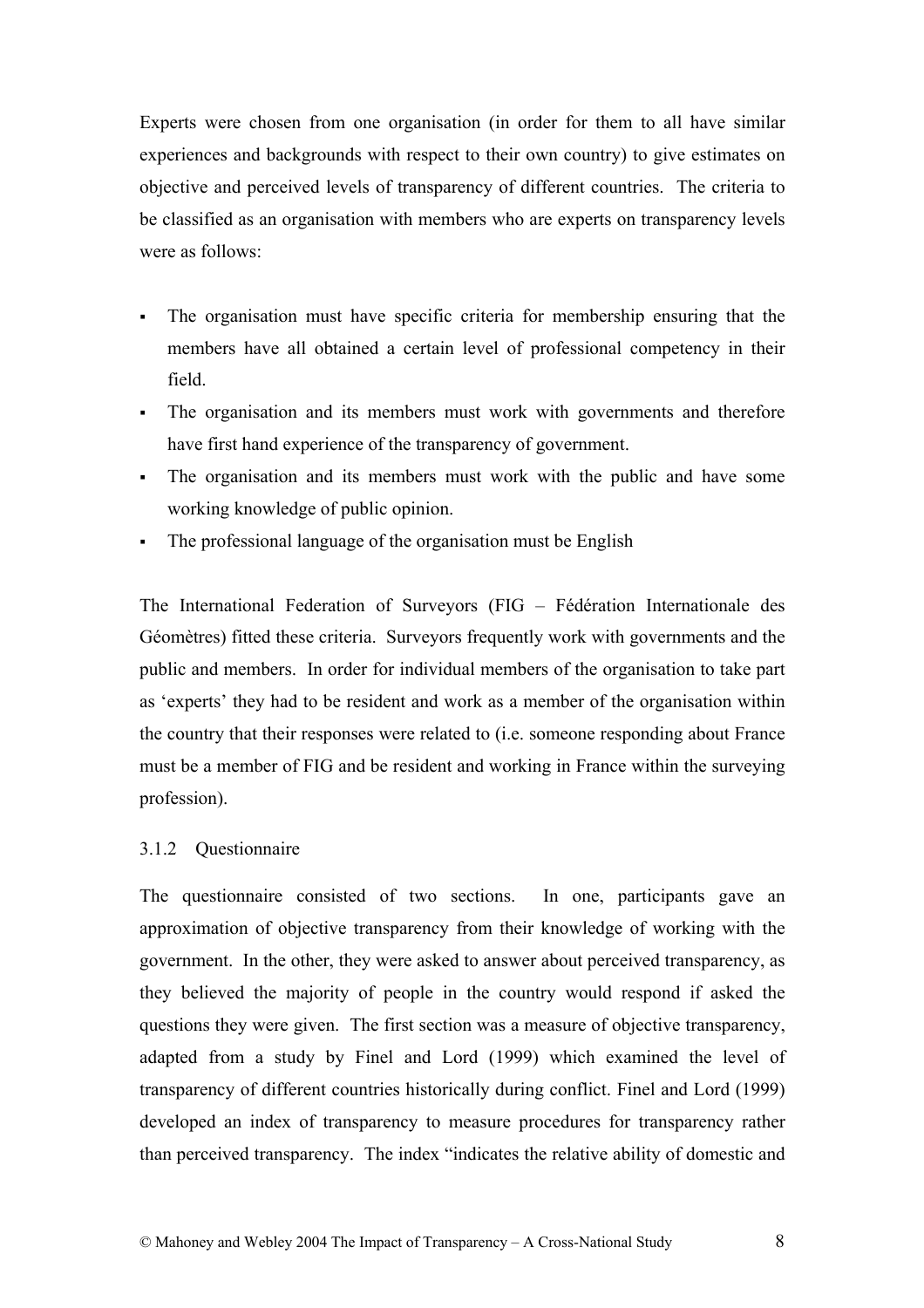foreign observers to access information about a government's capabilities, intentions, and decision-making processes. The index measures transparency along three different axes: debate, control, and disclosure." (p.318). Debate looks at the incentive that exist for the dissemination of information about government making-decisions and behaviours. Control refers to the "degree a government controls the flow of information in a given society."(p.318). Disclosure measures the "amount and frequency with which the government actively and intentionally releases information to the public.". To create their index, a "yes" score on two or more of the questions in each of three categories means a state was considered to be transparent.

### *Debate*

Is there competition within political parties?

Are there free and contested elections?

Is there a high level of activity among nongovernmental groups seeking to mobilize support for or against particular policies?

Is there a wide spectrum of public policy debate outside of government?

#### *Control*

Are the state' borders open for travel?

Are the state's borders open to media from other states and can foreign media communicate their findings without censorship?

Does the state have a free press?

Do other nongovernmental organizations that operate domestically (such as watchdog groups and trade associations) monitor and publicize government activities? Does the media operate without government financial support? Is there a right to public assembly?

#### *Disclosure*

Is there a relatively regular release of accurate information from government meetings, hearings, and other official events and activities?

Does the government regularly publish documents that are critical of its performance?

Are working meetings of governing bodies open to the public?

Are government members required to disclose conflicts of interests?

Are citizens and others able to petition the government for information?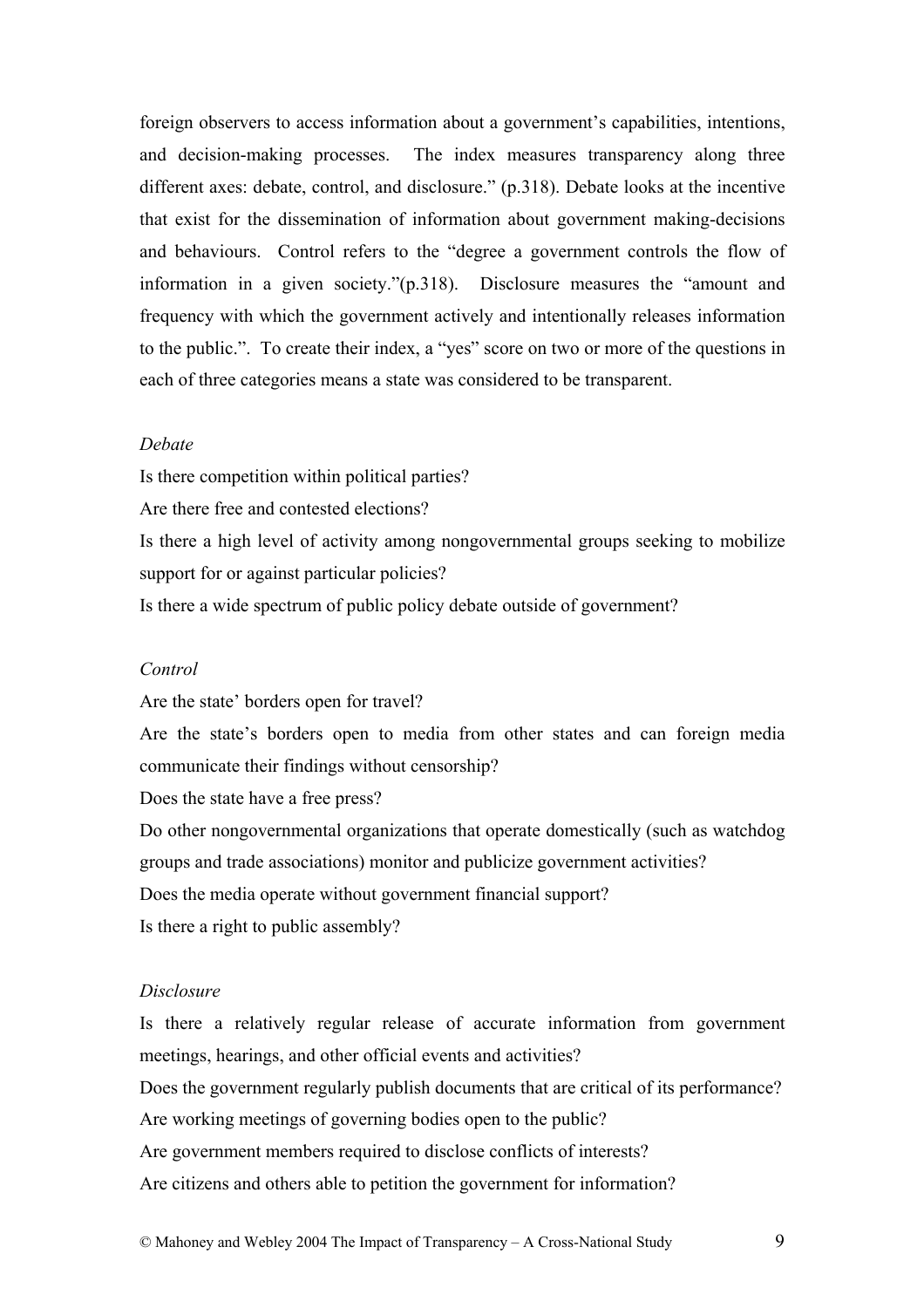Is the regime a member of international organizations with disclosure requirements?\* Are there two or more legally recognized political parties?\*

For the present study, the questions were made into statements and participants were asked the extent to which they agreed with the statements on a seven point response scale, based on their knowledge of the country and government. This change was made to allow more differentiation between countries and to match the other response scales being used. The final two questions shown above were eventually excluded from the final scale as there were many missing responses.

The second section used a measure of transparency derived and used by the present authors in previous studies (Mahoney, 2004) to measure subjective levels of perceived transparency. The wording of the questionnaire was adapted, piloted and checked on and by international staff and students within the School of Psychology at the University of Exeter, UK. This was done to ensure that the overall wording and the descriptions of the different levels of government were possible for people of all countries to understand and answer. Participants in the pilot study were from several countries: Germany, Netherlands, Japan, Spain and Singapore. The final set of questions measuring perceived transparency was made up of two sections. In one the participants had to rate a set of semantic differentials about firstly the people in national government and then the system of national government. The semantic differentials were: open – closed; evasive – not evasive; ambiguous – unambiguous; straight forward – not straight forward. They then had to rate the extent to which they agreed with a set of statements based on how they thought the majority of citizens of the country would answer. All responses were on a seven point scale. The statements were as follows:

The people in national government never try to hide things

The people in national government always abuse exemptions to rules

- The citizens of the country understand why all decisions by the people in national government are made
- All decisions made by the people in national government are made behind closed doors

The system of government as a whole is there to benefit all citizens of the country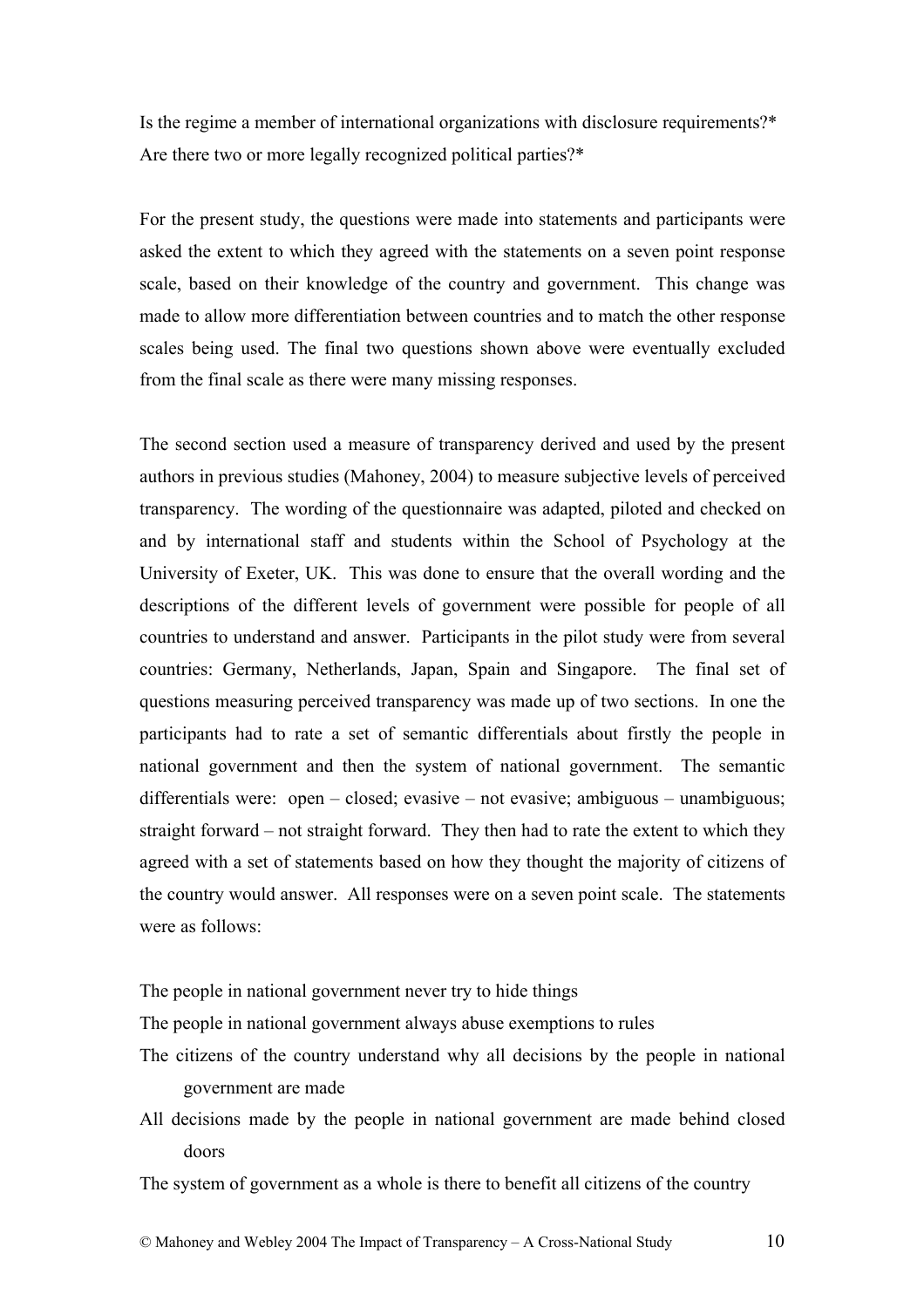The system of government as a whole is behind closed doors and the people of the country never see what happens

#### 3.1.3 Procedure

The questionnaire was posted on the web and advertised over e-mail via the central FIG office, on the FIG website and through various affiliate organisations (i.e. member organisations within different countries, such as the Royal Institute for Chartered Surveyors). A low key security password was used to protect the questionnaire website and was given to FIG members only. It was anticipated that only low key security was needed as it was highly unlikely that anyone not connected with FIG would take the time and effort to attempt to guess the password to complete a questionnaire, considering the difficulty most researchers have in getting genuine participants to take part in research. The first author also attended a working week in Paris held by FIG for its members in April 2003 and collected data with paper versions of the questionnaire. Participants of the working week were also approached personally via e-mail following the week to encourage them to participate. Some subsequently completed the questionnaire via an electronic attachment.

### **3.2 Secondary Data Variables**

The number of secondary data variables we were able to include was restricted based on the number of participant countries in order to maintain a satisfactory ratio of dependent to independent variables. The decision of which to include was based firstly on theoretical ideals and subsequently on the practicalities of what data were available. Due to restricted space the discussion here will be limited to the data that were available. Variable selection was based on the theoretical model proposed for the demand and supply of transparency, the concepts which transparency may impact on and the objective capabilities needed to be transparent.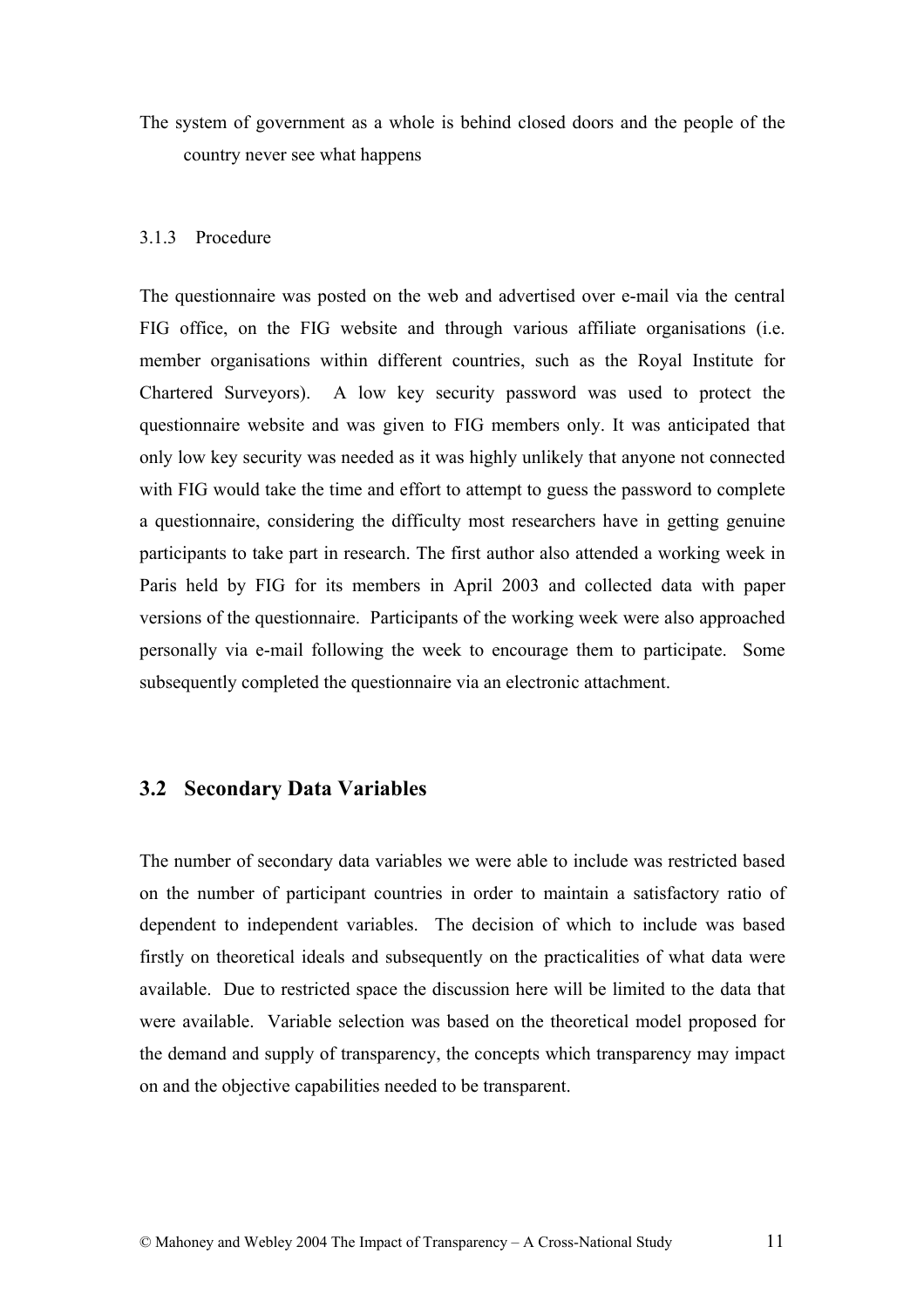#### 3.2.1 Theoretical Model of Transparency

Background theory suggests several measures that would be associated with transparency. Mahoney and Webley (2003) claim that the relationship people form with an institution through a process of socialisation can be measured on two dimensions, perceived equality and responsibility. It is predicted that those countries with a higher level of perceived equality will have higher levels of perceived transparency as if equality was a cultural norm or value then those in government would see themselves as equal to all citizens. Equality in terms of the theory argues that both citizens and government see themselves as equal to each other, there is no 'us and them' concept. As a consequence those in government would not see themselves as having any particular right or necessity to withhold or sensor information from the citizens. There are some exceptions, such as national security. Hértier (2003) expands on certain pieces of information even the most open parliaments make the case for remaining closed.

Hofstede (1980: 2003) set out to categorise cultures and societies. He identified four (later five) dimensions of national culture. One of these was power distance – 'vertical distance', a good proxy measure of equality in society. The index was based on questions asked to employees in manufacturing and management in 56 countries. The questions deal with perceptions of the superior's style of decision-making and of colleagues' fear to disagree with superiors, and with the type of decision-making which subordinates prefer in their boss. This power distance index is defined by Hofstede as: "The power distance between a boss B and a subordinate S in a hierarchy is the difference between the extent to which B can determine the behavior of S and the extent to which S can determine the behavior of B." He argues that "power distance, thus defined, which is accepted by both B and S and supported by their social environment is to a considerable extent determined by their national culture". (p.99). Thus if society has a high power distance, they generally see those in authority as 'above' them (or they perceive that those in authority hold themselves above others) - there is a large 'vertical distance' and perceived inequality.

Responsibility is the other dimension that describes the relationship type formed between citizen and government, whether the government or citizen is ultimately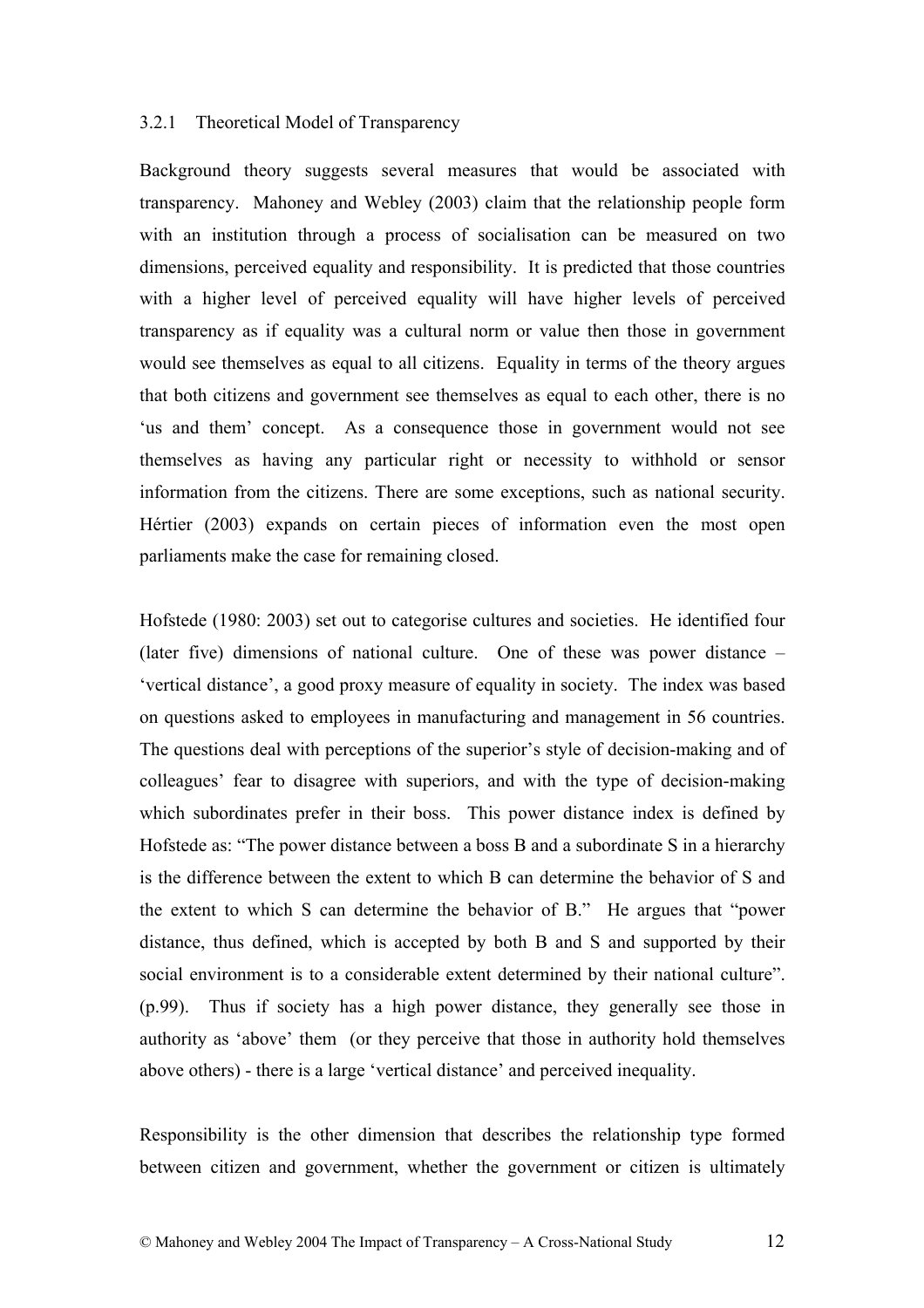responsible for any actions and consequences (even if government holds day-to-day running). This model can be illustrated by taking extreme examples of each dimension. For instance, those who believe the government and citizens are not equal and that the government is ultimately responsible may reject information even if it is supplied as they see the government as being in charge and superior to the citizen, they do not want to know what goes on or why. This lack of demand will naturally limit the supply of transparency.

Direct measures of perceived responsibility do not exist but freedom scores (Freedom House, 2001) would serve as a proxy as to whether there is any objective possibility of the citizens having responsibility. A country where citizens are not free may indicate that they do not hold or perceive to hold ultimate responsibility, or that the government does not perceive that the citizens hold ultimate responsibility. A low level of freedom may thus be associated with a lack of transparency as either there is a lack of citizen demand for transparency, or more likely, the government does not feel that there is a duty to keep citizens informed, they have no theoretical responsibility for anything and no right to challenge things in practice. Although Freedom House is a political lobby organisation in the U.S., it is non-partisan and its measures have been found useful in other independent research, for example Norris (1999). Norris found a link between the Freedom House scores as an independent evaluation of political rights and civil liberties and public evaluations of the performance of democracy in their own country. She argues that this is the case then "lack of trust in the political system is not simply an affective attitude, or the produce of early socialisation or the result of the ability of governments to deliver peace and prosperity. Instead support for the political system among citizens seems to reflect, quite accurately, independent judgements of the actual performance of regimes in terms of the level of democratization. If political systems are characterized by extensive political rights and civil liberties, then this is associated with more positive evaluations by citizens. In contrast, where governments do not deserve trust, then it is indeed often absent."  $(p.231)$ .

#### 3.2.2 Societal Trust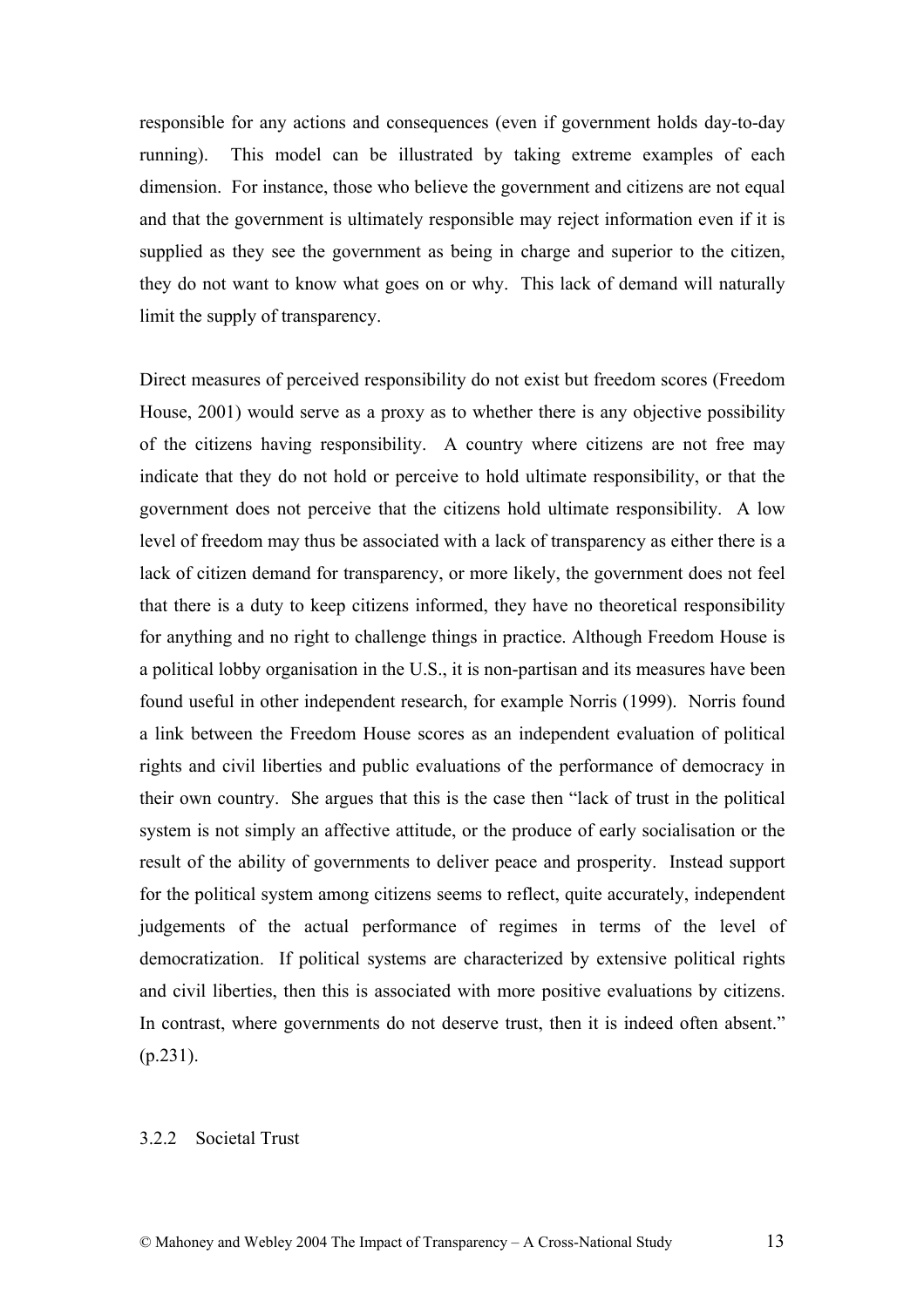The surrounding societal and cultural norms and values will be influential in the socialisation process of forming relationships with institutions. Societies will vary in the amount of social trust there is. The relationship between transparency and social trust will depend on the type of society not just social trust. Indeed there is conflicting evidence as to whether social trust and political trust can be linked. It is likely that the two are correlated even if the direction of the causal link is difficult to establish (see Newton, 1999 for a more in-depth discussion of this point). Measures of societal trust exist cross-nationally. It is predicted though that trusting societies will be associated with more egalitarian societies and so will follow the trend of this fostering transparency rather than negating the need for it as in egalitarian societies trust in citizens is linked to trust in government as there is little vertical distance.

#### 3.2.3 Impact of Transparency

 $\overline{a}$ 

There are several key concepts that transparency is associated with and predicted to impact on (Mahoney and Webley 2003), these include trust in government and society, perceived fairness and satisfaction. Previous studies in the UK (Mahoney, 2003) have shown similar patterns of association between these measures and transparency. Measures of trust in government exist cross-nationally. Measures of satisfaction in democracy and sometimes in government do exist. However the number of variables we can include in the analysis is limited. Therefore as research has shown that these variables show positive correlations between themselves (Hetherington, 1998, showed a positive correlation between lack of trust and dissatisfaction with government in the US. Holmberg (1999) showed a positive correlation between satisfaction with democracy and confidence<sup>1</sup> in the Swedish parliament) it is estimated that if trust follows similar patterns to in the UK, the other concepts would also do so. It is expected that the positive relationship that has been found between transparency of and trust in government in the UK (Mahoney, 2003) will persist cross-nationally. Although transparency in the short term may show evidence to support a lack of trust, it is expected that because so many countries are

<sup>&</sup>lt;sup>1</sup> Measures of confidence in government exist cross-nationally and are often used as proxies for trust in government however, it was decided here to keep to questions asking directly about trust rather than confidence in an attempt to restrict the noise in the data.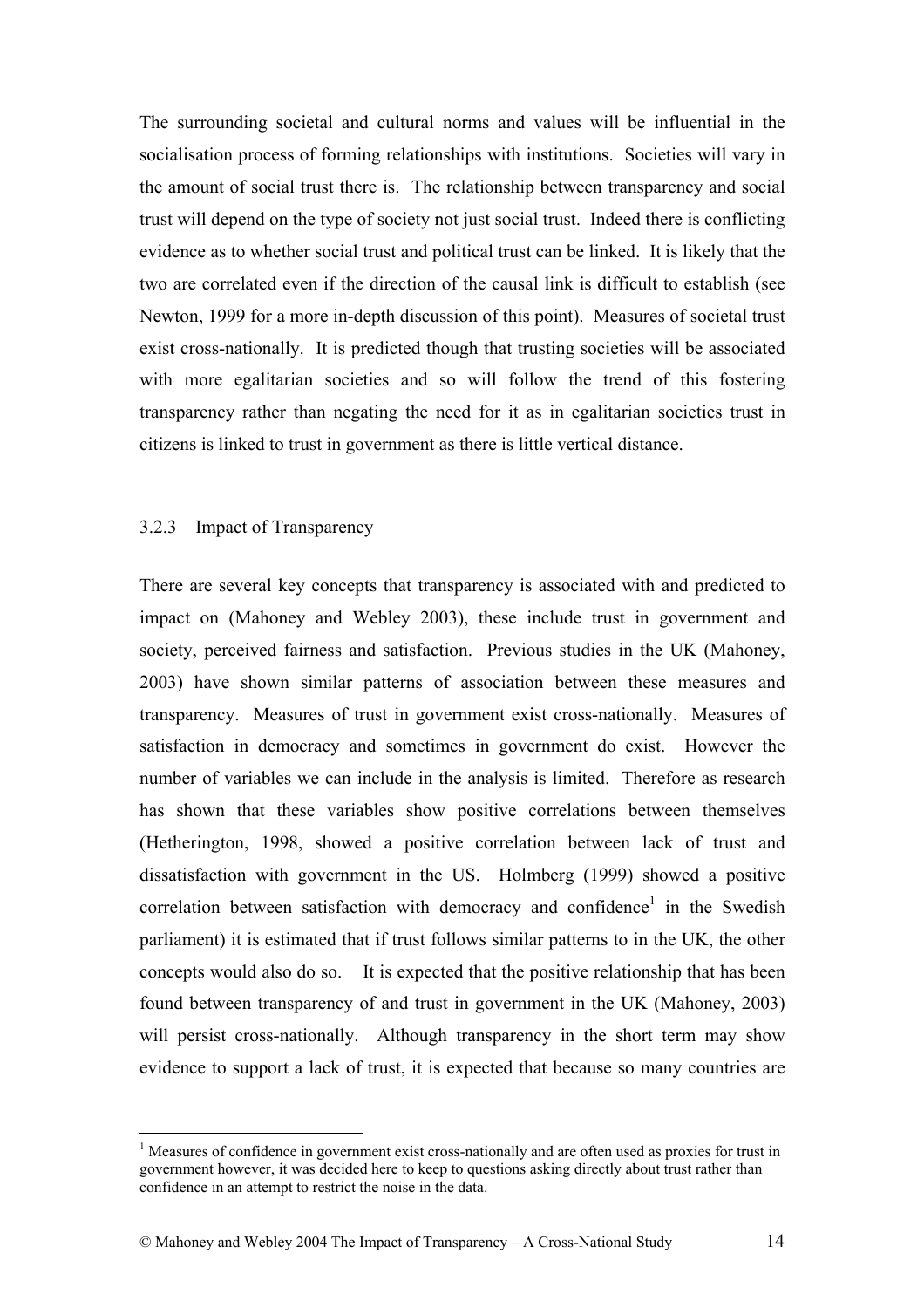being sampled any short term major changes in a few countries will not affect the overall pattern of association between the two concepts.

## 3.2.4 Objective, Non-Attidudinal, Measures

Transparency is not only allowing citizens access to information but it involves timely active dissemination (late, out of date information is as useless as no information). Both aspects require effective communication. Gross Domestic Product (GDP) per capita is a good reflection of the level of infrastructure development of a country and a thus a good proxy for the level of effective technological communication abilities. Government must be capable of disseminating information in a way that citizens will be able to comprehend it and that the citizens are capable of reading or hearing information and of understanding and absorbing it. Fast effective communication is also aided by human capabilities, particularly reading ability. If citizens cannot read information this inhibits the process as it must be delivered either directly to them in person or at specified times, for example at a set time over a television or radio broadcast. Literacy rates serve as a measure of human capability as measures of proportions of the population completing a certain level of education may give false indications of ability.

The final set of secondary data measures to be used in the analysis are as follows: Power-distance; Freedom scores; Societal trust; Trust in government; GDP per capita; Literacy rates.

### 3.2.5 Method for Data Selection

The data that were finally selected for use were chosen based on a variety of criteria, which were set before searching for any data. The criteria were as follows:

- Questions asked in surveys should be as similar as possible to the questions required (i.e. to what extent do you trust the government? To what extent do you think most people can be trusted?).
- All surveys should ask similar questions to each other.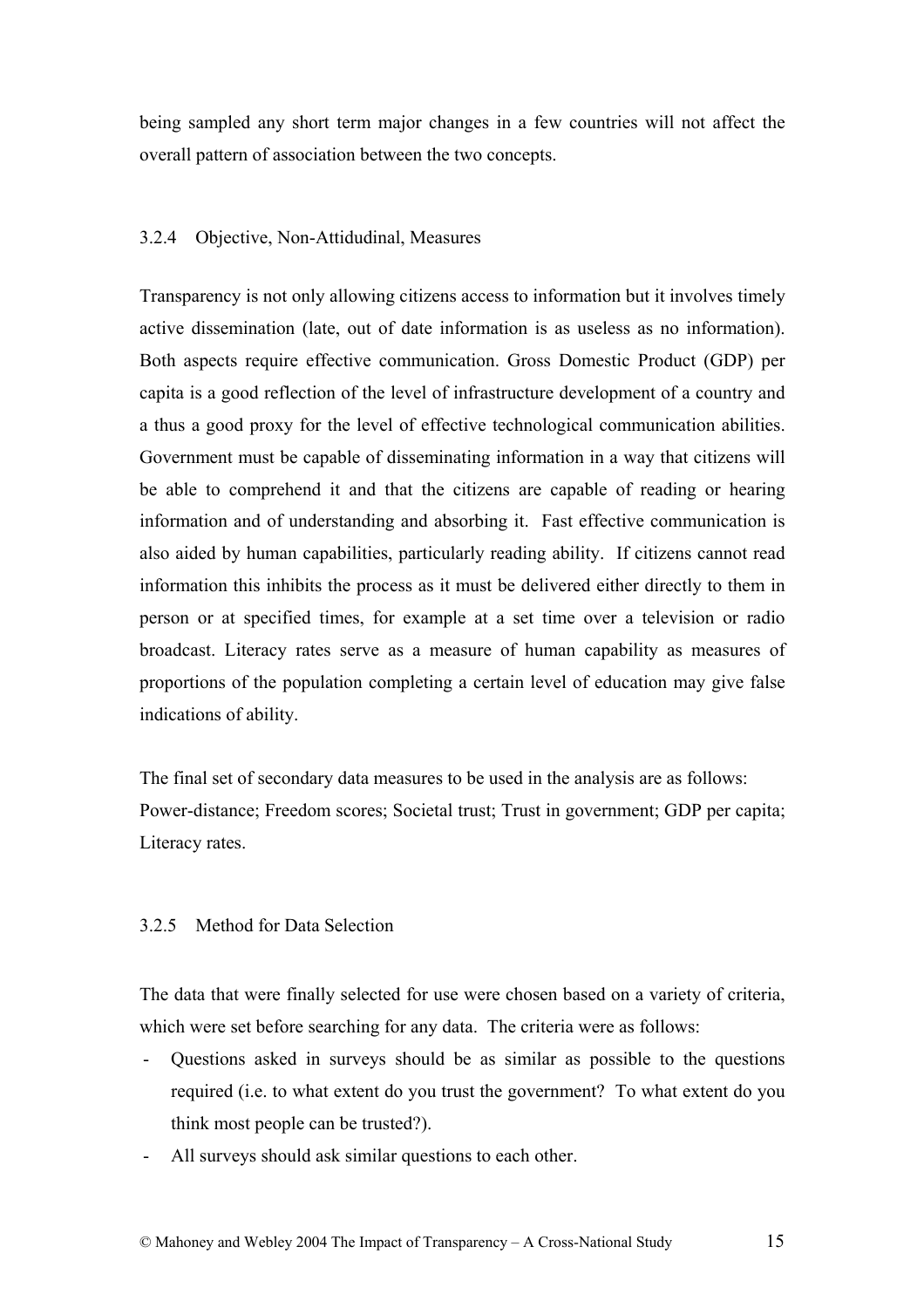- The surveys should have good and similar methodologies.
- Where possible the data should be drawn from surveys that cover several countries being used in the current study.

As much data as possible were collected in 2002 and 2003 and then examined in relation to these criteria. The questions referring to trust in government were worded differently, referring to different aspects of government (for example some referred to the country's parliament, and some to members of parliament). The concepts of politicians in general and parliament or government are different (Mahoney, 2002) and often generate different responses to trust items (Holmberg, 1999), hence questions referring to trust in politicians were ignored. Where there was some overlap the questions that gave the most similar responses in the overlapping countries were chosen. Data from the most recent survey were taken in the case of overlapping data.

A variety of surveys were used to collect trust data. The trust scores were collected in different years across the countries (1997-2003). In some cases the criteria used to choose variables conflicted. In this case priority was given to figures from surveys that measures a variety of countries, in order to provide more of a reliable crossnational comparison. Hungary was the only country with a large discrepancy between the New European Barometer (NEB) and European Social Survey (ESS) results. The ESS results were taken as they were more recent, and therefore closer in time to the date the transparency data were collected.

The trust scores, as mentioned, were taken from several different surveys, all of which used different response scales. It was necessary to reduce all data to match the simplest set (where the only data available were a score of the percentage of participants that showed trust). Therefore the scores for trust in society and government were readjusted to give the percentage of citizens who trust. Scales with an even number of response categories were simply divided into two parts of percentage that trusts and percentage that does not trust<sup>2</sup>. Other surveys had an odd

 $\overline{a}$ 

<sup>2</sup> The US survey was a two point scale of can trust and cannot trust. The Australian and Afrobarometer surveys were a 4 points scale. The Hong Kong poll was already collapsed to a 3 point scale. See **Error! Reference source not found.** for more details of sources and data used.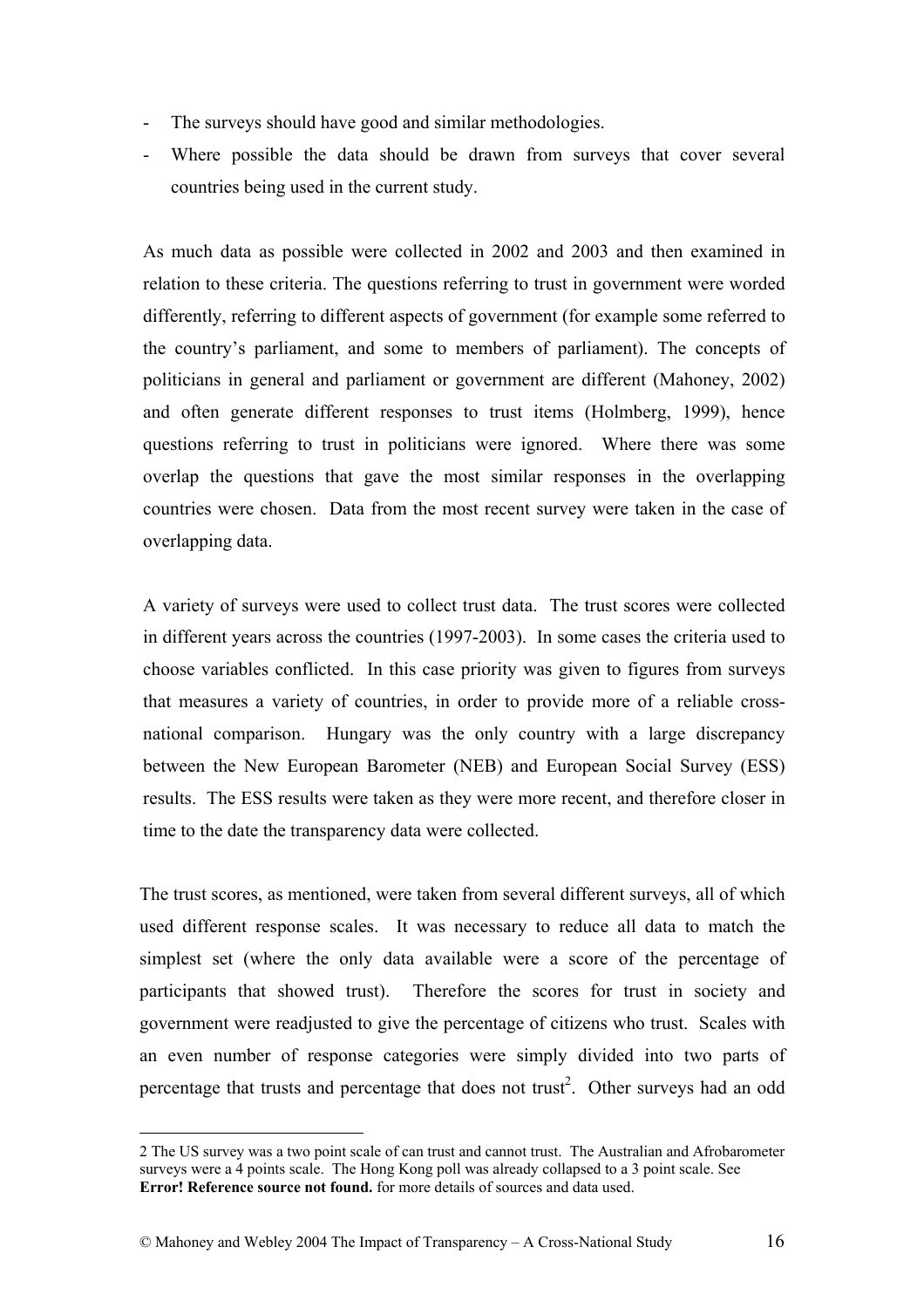number of points on the response scale. In these cases a percentage of responses rated as neutral was added to the trust responses<sup>3</sup>.

The GDP per capita scores all came from the Human Development Indicators (Human Development Reports, 2003) which cited the World Bank, July 2003 as its source. Literacy ratings also came from the Human Development Indicators. The freedom scores were taken from the Freedom House surveys 2000-01 (Freedom House, 2001).

## **4.0Results**

 $\overline{a}$ 

Primary transparency data were collected for 51 countries. Where several data points were collected for one country, the mean was taken. Twenty four countries had 1 respondent; 11 had 2 respondents; 10 had 3 respondents; 4 had 4 respondents; 1 had 5 respondents and 1 country had 6 respondents*.* 

These data represent transparency views for the equivalent of 44% of the world population. Dividing the world according to the human development index (an index which is a composite measure of health and life expectancy, knowledge and standard of living) these primary transparency data have sampled 32 of 55 countries with a high human development index rating (83% of the corresponding population); 16 out of 86 medium countries (40% of the corresponding population); and 2 out of 35 of the low human development index countries (4% of the corresponding population).

Greyscale analysis on world maps shows the patterns of objective and subjective transparency. The transparency scales have been evenly divided into four to enable the analysis to be done. This provides a strong visual image of the cross-national difference and in particular the difference in perceived, subjective transparency, between the Scandinavian countries and the rest of Europe.

<sup>3</sup> The calculation is based on an underlying assumption that trust is a continuous variable. The percentage was calculated by multiplying the percentages of neutral responses by the proportion of responses that were trusting as opposed to not trusting (excluding the neutral responses). For example, where 40% trust; 20% neutral and 40% do not trust the neutral answers were split by calculating the proportion of those that trust v those that do not trust (40/80), and multiplying the total neutral responses by this then adding to the total trust scores:  $40+[((40/80)*20] = 50$  This is the equivalent of ignoring the neutral scores is was necessary to divide up the neutral scores.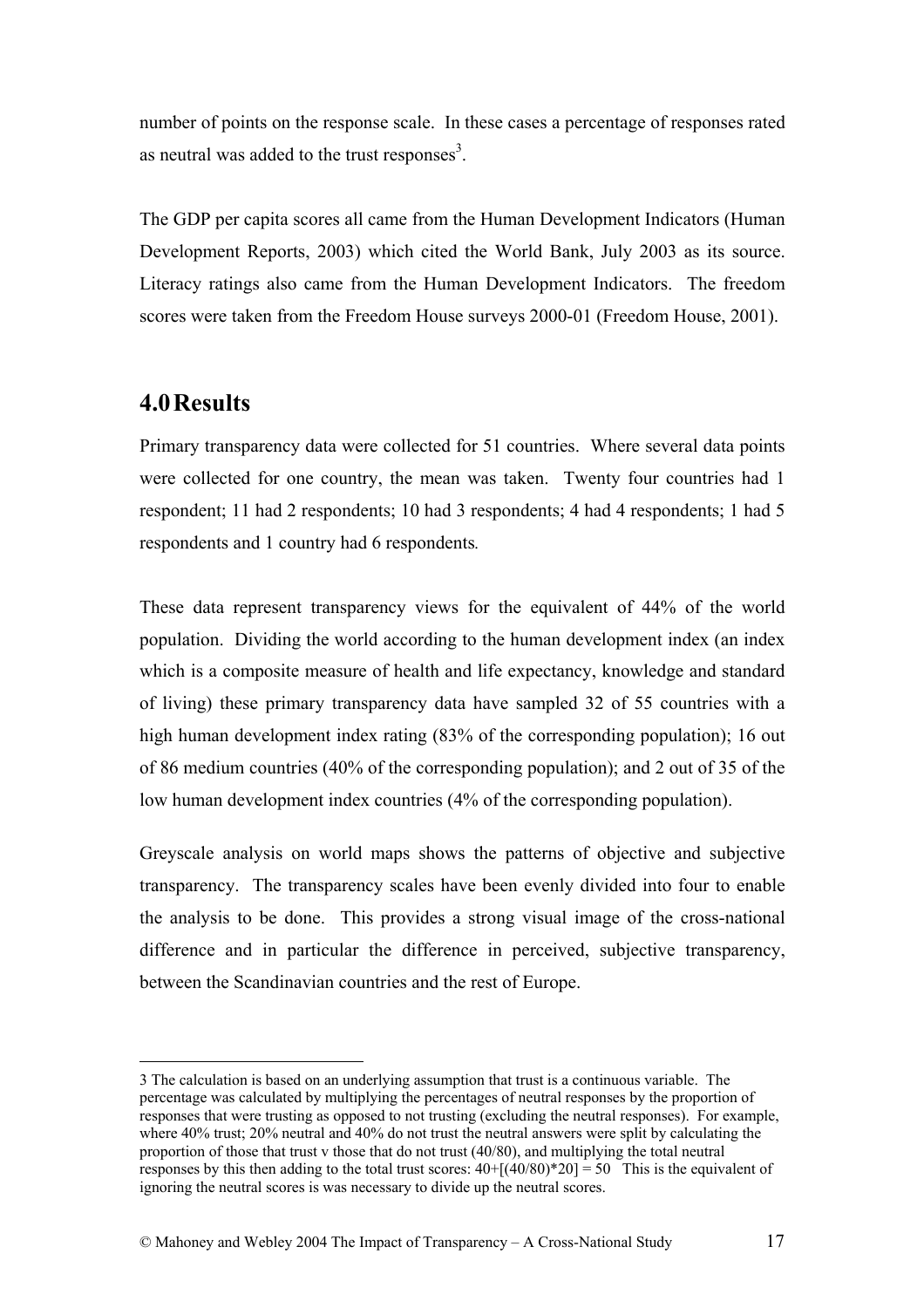

*Figure 1 Greyscale analysis of the objective transparency index*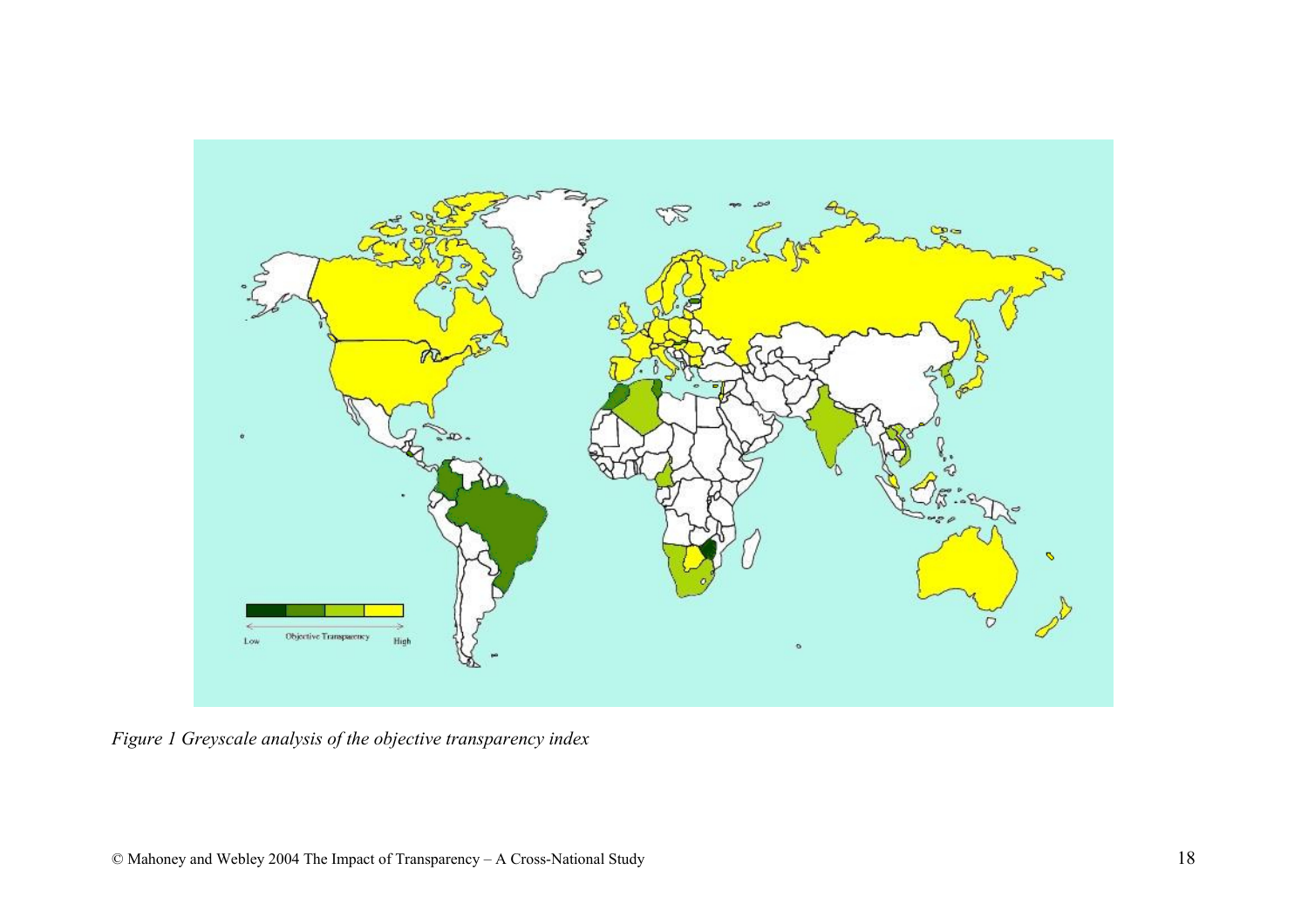

*Figure 2 Greyscale analysis of the subjective transparency index*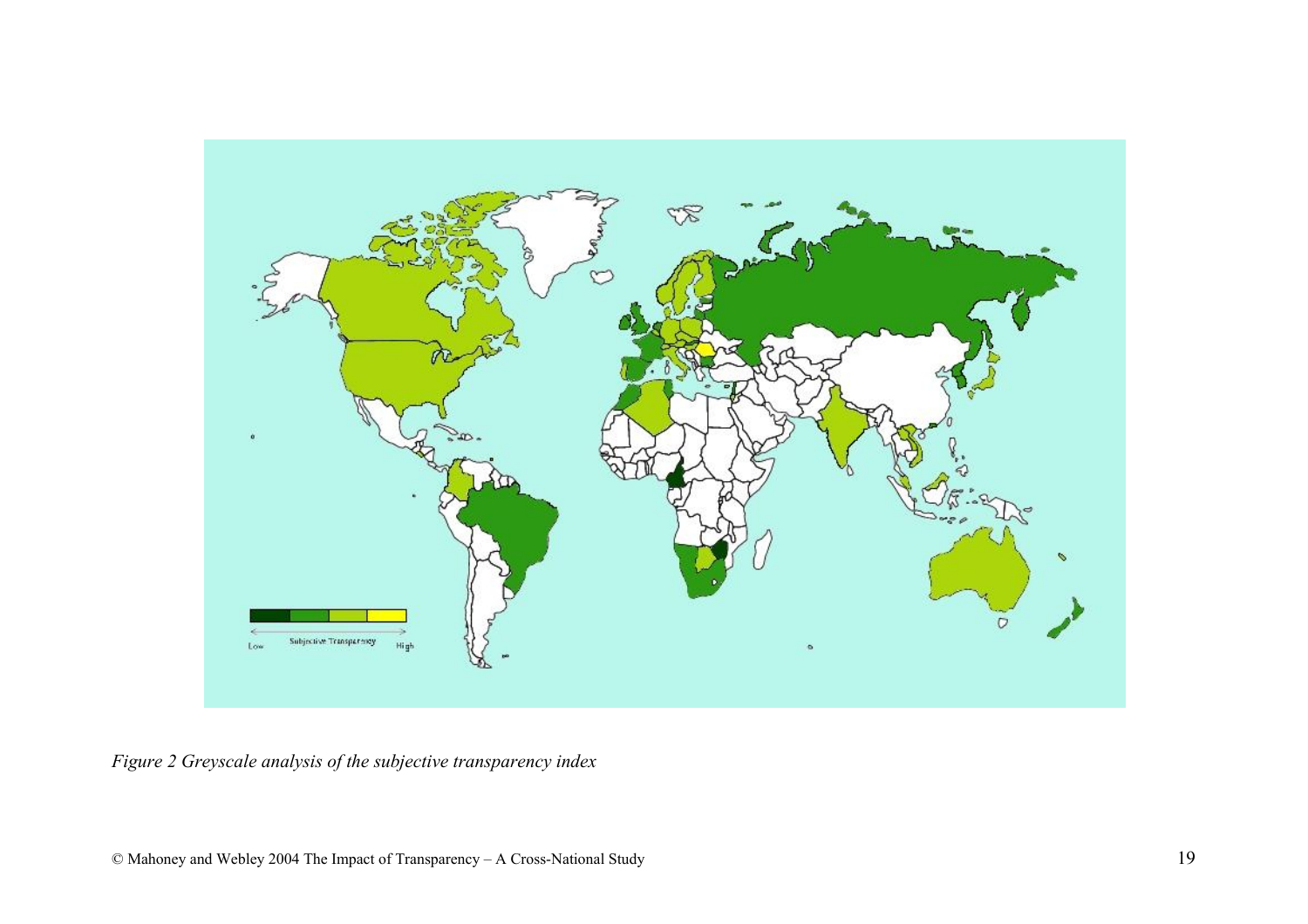Figure 3 shows the distribution of objective versus subjective transparency data. The scatter plots (figures 4 and 5) show objective transparency scores against subjective transparency scores and the correlations with trust in government.



Figure 3 Objective transparency versus trust in government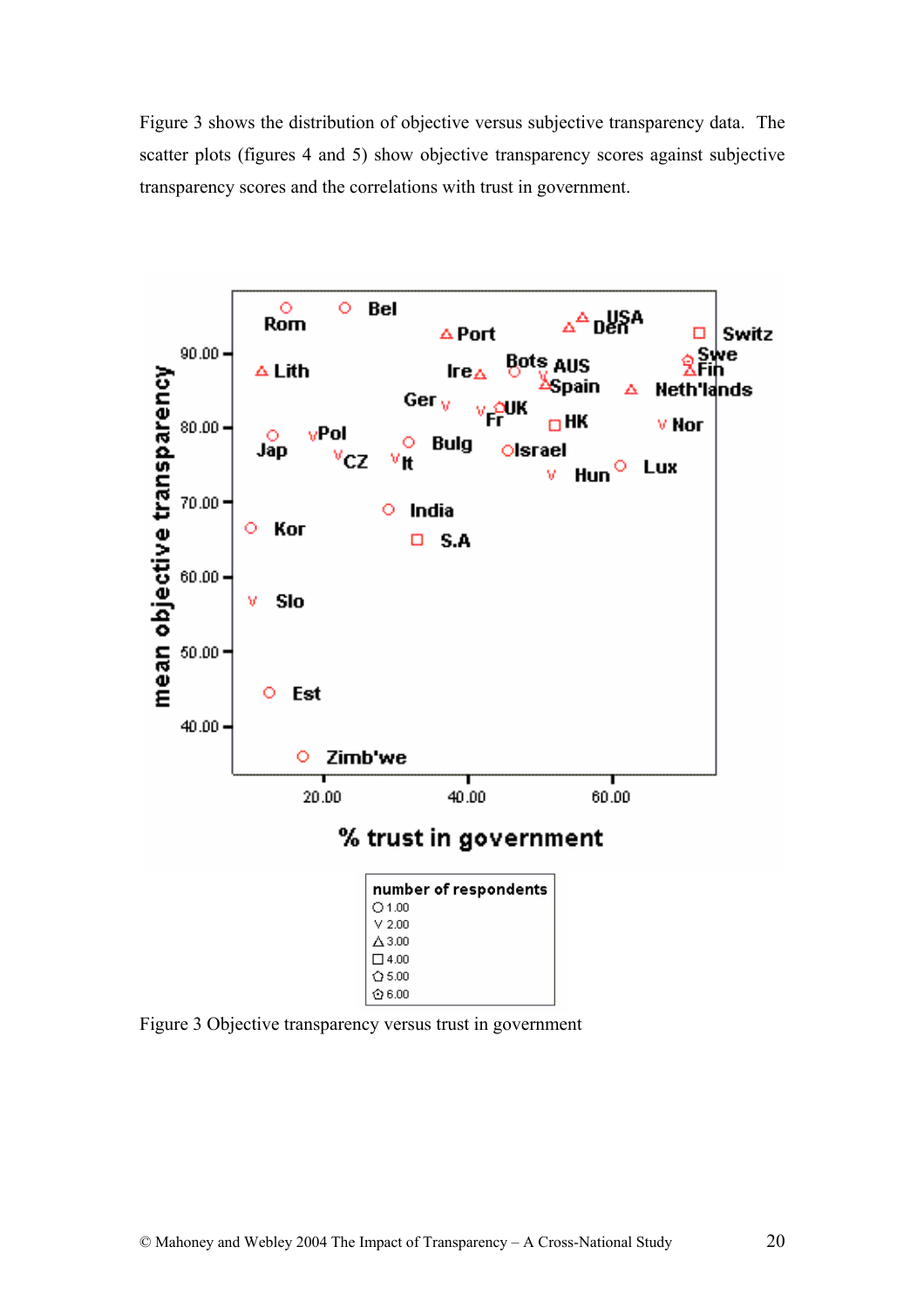

*Figure 4 Objective transparency versus trust in government*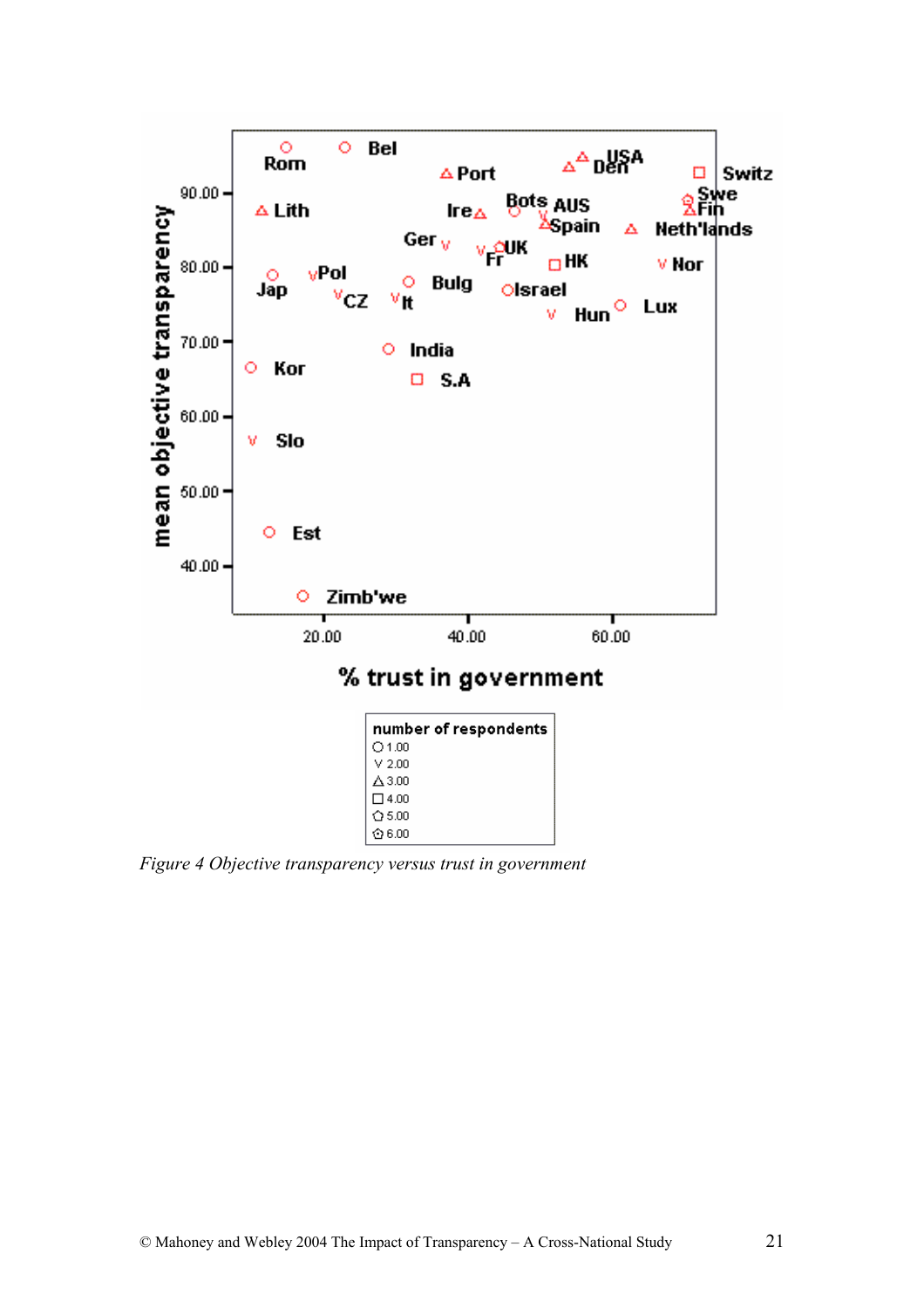

*Figure5 Subjective transparency versus trust in government* 

Two approaches were taken to assess the reliability of the perceived transparency data scores from countries where 3 or more people responded. First, the standard deviations for objective and subjective transparency scores were examined. The range of scores for this set of countries was 44-105 for objective transparency and 33- 77 for subjective transparency. The standard deviations for all 16 countries were below 10 (except for two in subjective transparency where the Netherlands had a standard deviation of 16 and Portugal of 17). Secondly, three random lists were created with 1 respondent per country using a non-replacement method. Kendall's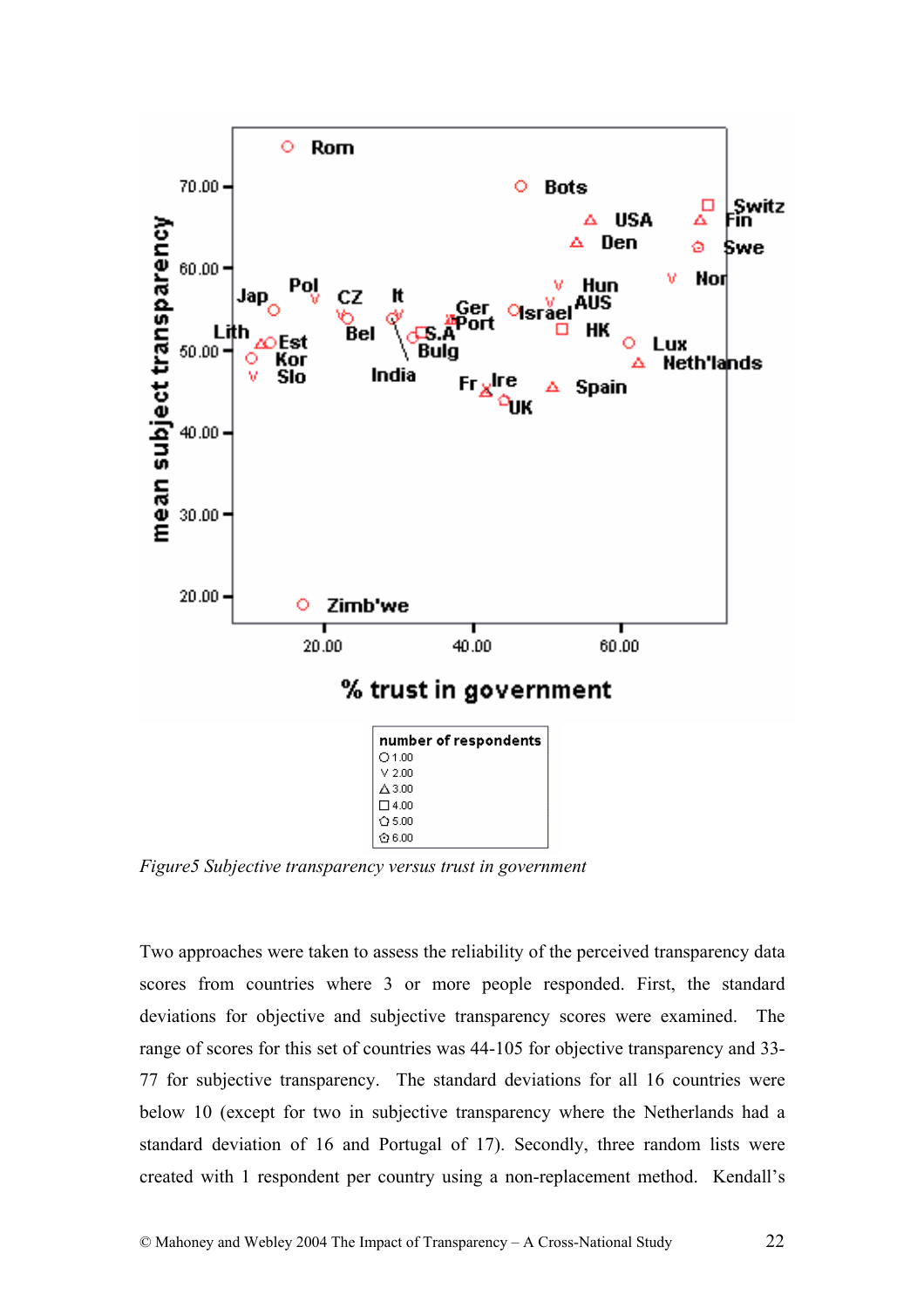coefficient of concordance was used to assess similarity of rank orderings of the countries in each of the 3 random lists. For objective transparency  $W=0.30$ , n.s (using  $X^2$ <sub>15</sub>). For subjective transparency W=0.68, p<0.01 (using  $X^2$ <sub>15</sub>). The results from both these techniques must be taken into account to assess reliability. Although the rank ordering is important there is overlap between the countries and therefore the standard deviations must also be considered. Taken together the results suggest the objective transparency scores are more reliable than the subjective transparency ones. Although it was not possible to analysis the reliability of responses from each individual country, overall, given the overlap between the countries, the result suggest the scores are reasonably reliable.

The secondary data scores were not available for all countries and therefore not all 51 countries were included in the subsequent analysis. The countries included depended on the variables entered into the regressions or correlations. Recent trust in government data were available for 33 countries. Trust in society scores were accessed for 31 countries. Power distance scores were available for 25 countries (Hofstede, 1980); literacy rates for 50 countries (Human Development Reports, 2003); freedom scores for 49 countries (Freedom House, 2001), G.D.P. per capita scores for 49 countries (Human Development Reports, 2003)<sup>4</sup>.

The correlation between objective transparency and trust in government was 0.51. Subjective transparency and trust in government had a 0.47 correlation (table 1 summaries the correlations), both were significant at the 1% level. Both support predictions. The scatterplots and correlation results show a strikingly clear pattern that high trust does not exist with low transparency. This does not establish cause and effect. However although it is not possible to say that transparency leads to trust it does suggest a strong possibility that transparency is one key factor in fostering trust as well as countries with a high trust in government providing a situation where transparency is possible from the point of view of the government in particular.

 $\overline{a}$ 

<sup>4</sup> More detail of primary and secondary data obtained is available from the authors of this paper.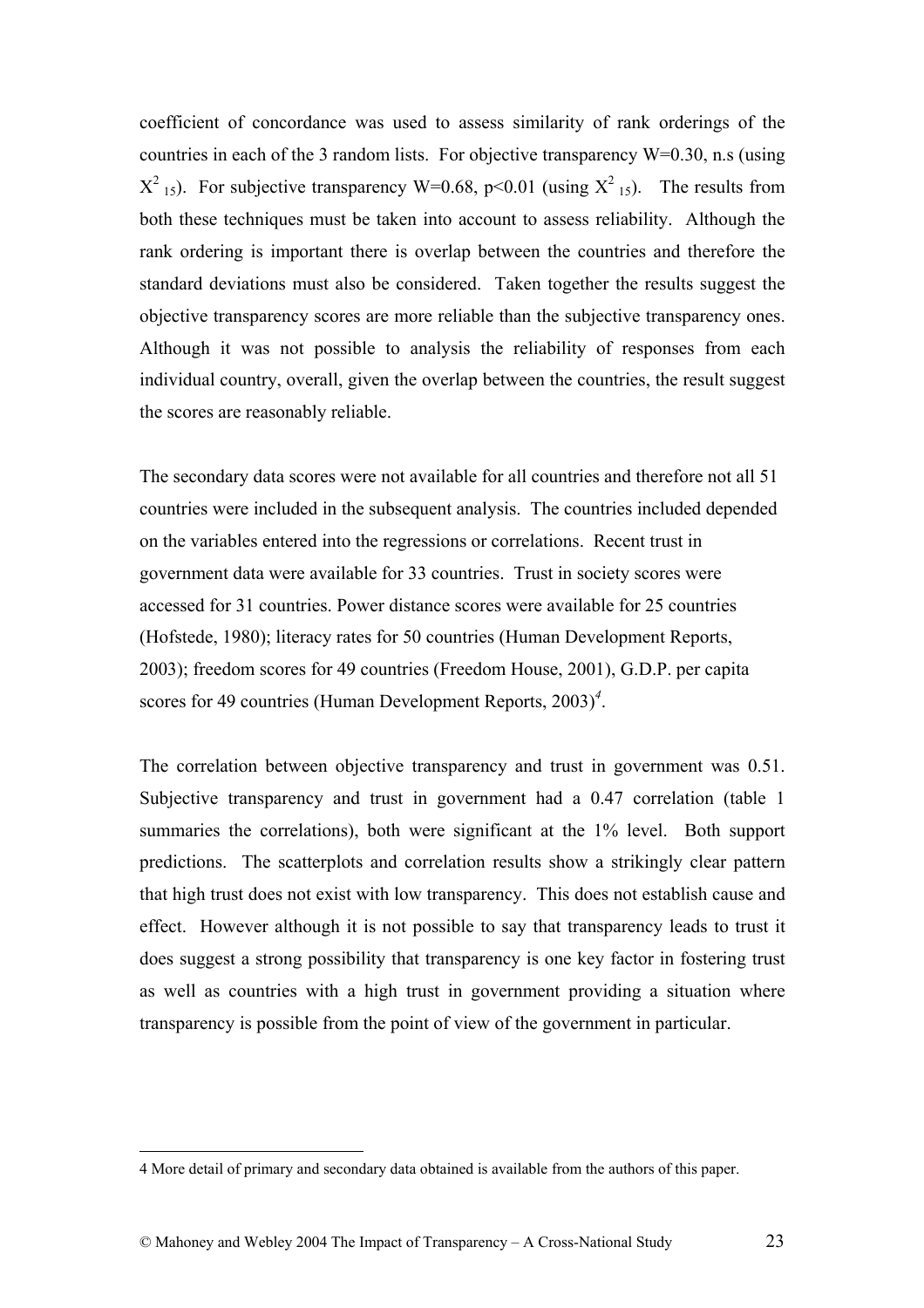| 1 UU I I .<br>Correlations of transparency scores and main variables |                      |                 |            |            |           |           |                           |
|----------------------------------------------------------------------|----------------------|-----------------|------------|------------|-----------|-----------|---------------------------|
|                                                                      | mean objective       | mean subject    | % trust in | % trust in | literacy  | gdp per   | Freedom                   |
|                                                                      | transparency         | transparency    | society in | government | rate      | capita    | $\left($ low score = high |
|                                                                      |                      |                 | general    |            |           |           | freedom)                  |
| mean subject                                                         | $0.57**$ (n=51)      |                 |            |            |           |           |                           |
| transparency                                                         |                      |                 |            |            |           |           |                           |
| % trust in society in                                                | $0.53**$ (n=31)      | $0.25$ (n=31)   |            |            |           |           |                           |
| general                                                              |                      |                 |            |            |           |           |                           |
| % trust in                                                           | $0.47**$ (n=33)      | $0.34*(n=33)$   | $0.51***$  |            |           |           |                           |
| government                                                           |                      |                 | $(n=28)$   |            |           |           |                           |
| literacy rate                                                        | $0.49**$ (n=50)      | $0.33**$ (n=50) | $0.58**$   | 0.09       |           |           |                           |
|                                                                      |                      |                 | $(n=31)$   | $(n=33)$   |           |           |                           |
| gdp per capita                                                       | $0.5***$<br>$(n=49)$ | $0.27$ * (n=49) | $0.67**$   | $0.64***$  | $0.49**$  |           |                           |
|                                                                      |                      |                 | $(n=31)$   | $(n=32)$   | $(n=49)$  |           |                           |
| Freedom                                                              | $-0.45**$ (n=49)     | $-0.4**$ (n=49) | $-0.5***$  | $-0.30*$   | $-0.57**$ | $-0.59**$ |                           |
|                                                                      |                      |                 | $(n=31)$   | $(n=31)$   | $(n=48)$  | $(n=48)$  |                           |
| power distance (low                                                  | $-0.48**$ (n=25)     | -0.44* (n=25)   | $-0.48*$   | $-0.52**$  | $-0.48**$ | $-0.48**$ | $0.52**$ (n=24)           |
| $score = high power$                                                 |                      |                 | $(n=18)$   | $(n=20)$   | $(n=25)$  | $(n=25)$  |                           |
| distance)                                                            |                      |                 |            |            |           |           |                           |

*Table 1. Correlations of transparency scores and main variables* 

1 tailed test. \*\* = significant at 0.01 level (n= number of countries)

 $* =$  significant at 0.05 level (n= number of countries)

Some correlations figures are apparently negative where a positive correlation was predicted. This is an artefact of the scoring. A free country has a score of 1 and not free has a score of 7; a high power distance score means there is a large power distance, low equality. Freedom, power distance and transparency scores were not reversed (to make interpretation of correlations easier) as other studies that use these data keep the scores in these directions. Comparison of raw data with other studies is then simpler when they are kept as the original data source.

It was predicted that countries that were freer and more equal would have higher perceived transparency and indeed correlations support these predictions (see table 1). The correlations are negative as a free country has a score of 1 and not free has a score of 7; a high power distance score means there is a large power distance, low equality. It was also predicted that perceived transparency may be higher where there was a greater human capability to enable transparency to be achieved, thus literacy rates should show a positive correlation with transparency rates. Indeed results support this. In addition it was predicted that better infrastructure would also aid transparency. The proxy measure used for this was GDP and a positive correlation was predicted, which was supported by the results (see table 1).

A variety of different regression analyses were carried out to examine the relationships between the variables. Firstly objective and subjective transparency was entered as the dependent variables in separate, stepwise, regression with the proxy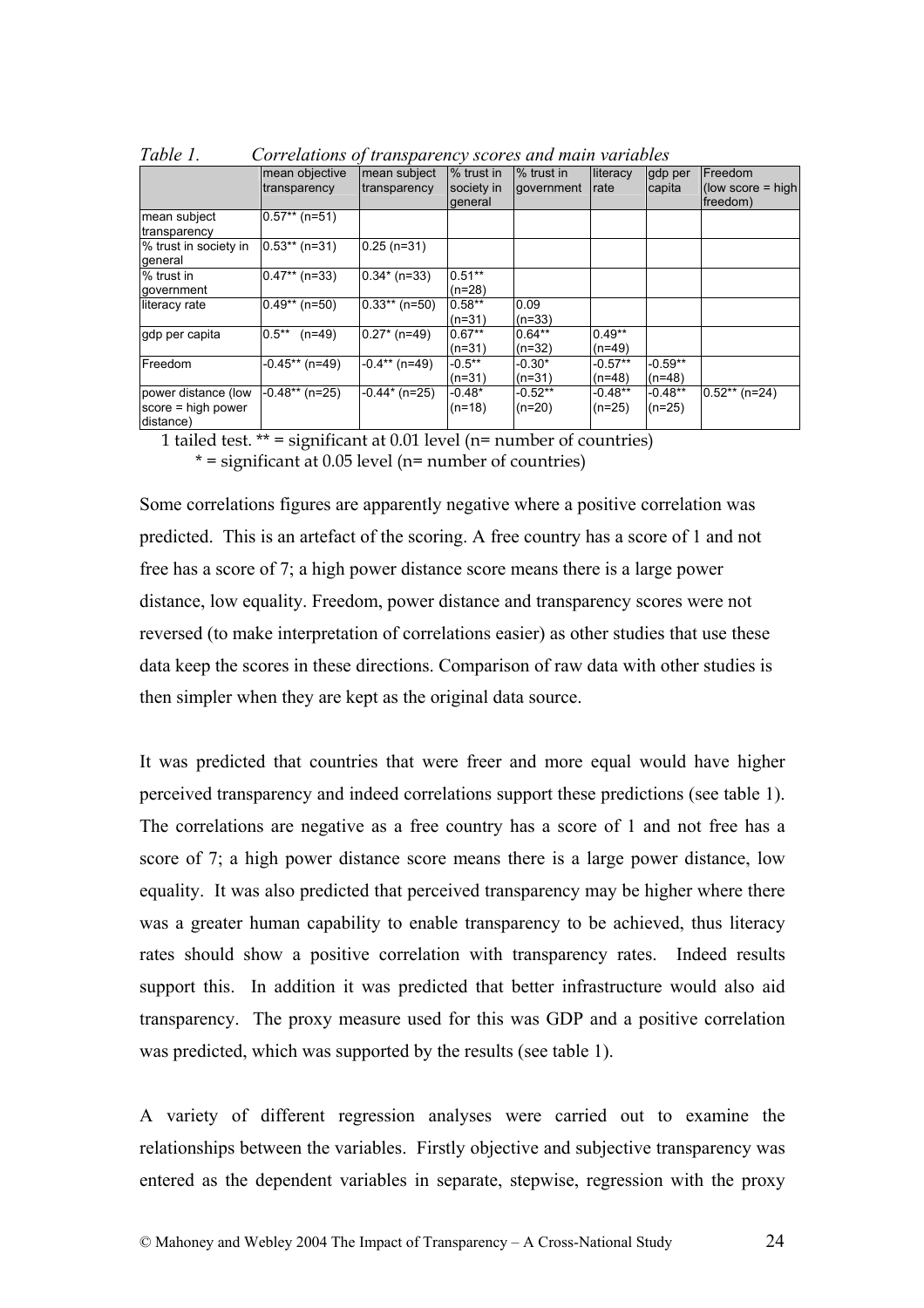measures for responsibility and equality (dimensions on which relationship with the government can be defined). Objective transparency was significantly predicted by freedom scores (coefficient of  $-0.86$ ).  $R^2$  adjusted of 7.35 and the overall model was significant (F<sub>(1,22)</sub> 64.66, p<0.01). Subjective transparency however had a very low  $R^2$ adjusted (0.15), thought the model was still significant ( $F_{(1,22)}$  5.1, p<0.05) with power distance being the significant predictor (coefficient of –0.43).

A variety of different regression analyses were carried out to examine the relationships between the variables. Firstly objective and subjective transparency was entered as the dependent variables in separate, stepwise, regression with the proxy measures for responsibility and equality (dimensions on which relationship with the government can be defined). Objective transparency was significantly predicted by freedom scores (coefficient of  $-0.86$ ). The R<sup>2</sup> adjusted was 0.74 and the overall model was significant (F<sub>1,22</sub> = 64.66, p < 0.01). Subjective transparency however had a very low R<sup>2</sup> adjusted (0.15), though the model was still significant (F<sub>1,22</sub> = 5.10, p<0.05) with power distance being the significant predictor (coefficient of –0.43).

Regressions were carried out to find the best model, a variety of methods were used. First all variables were entered into each and then stepwise, forward and backward methods were used. Using objective transparency as a dependent variable, the best model had an  $R^2$  adjusted of 0.67 ( $F_{2,13}$  =16.04, p<0.001). The best model had two significant predictors, freedom and literacy rates, with standardised beta coefficients of –0.43 and 0.57 correspondingly. Freedom is the proxy measure for responsibility in society. Using subjective transparency as the dependent variable, the best model had an  $R^2$  adjusted of 0.30 (F<sub>1,14</sub> = 8.13, p < 0.05). The significant predictor was trust in government (standardised beta coefficient of 0.61). Using trust in government as a dependent variable the best model had an  $R^2$  adjusted of 0.58 (F<sub>2,13</sub> = 11.47, p<0.01) with two predictor variables of trust in society in general and subjective transparency (standardised beta coefficients both of 0.53).

In the above regressions all variables were entered and the number of countries included in the calculations was therefore limited as not all data were available for all countries. So, in order to examine the patterns of correlations using more countries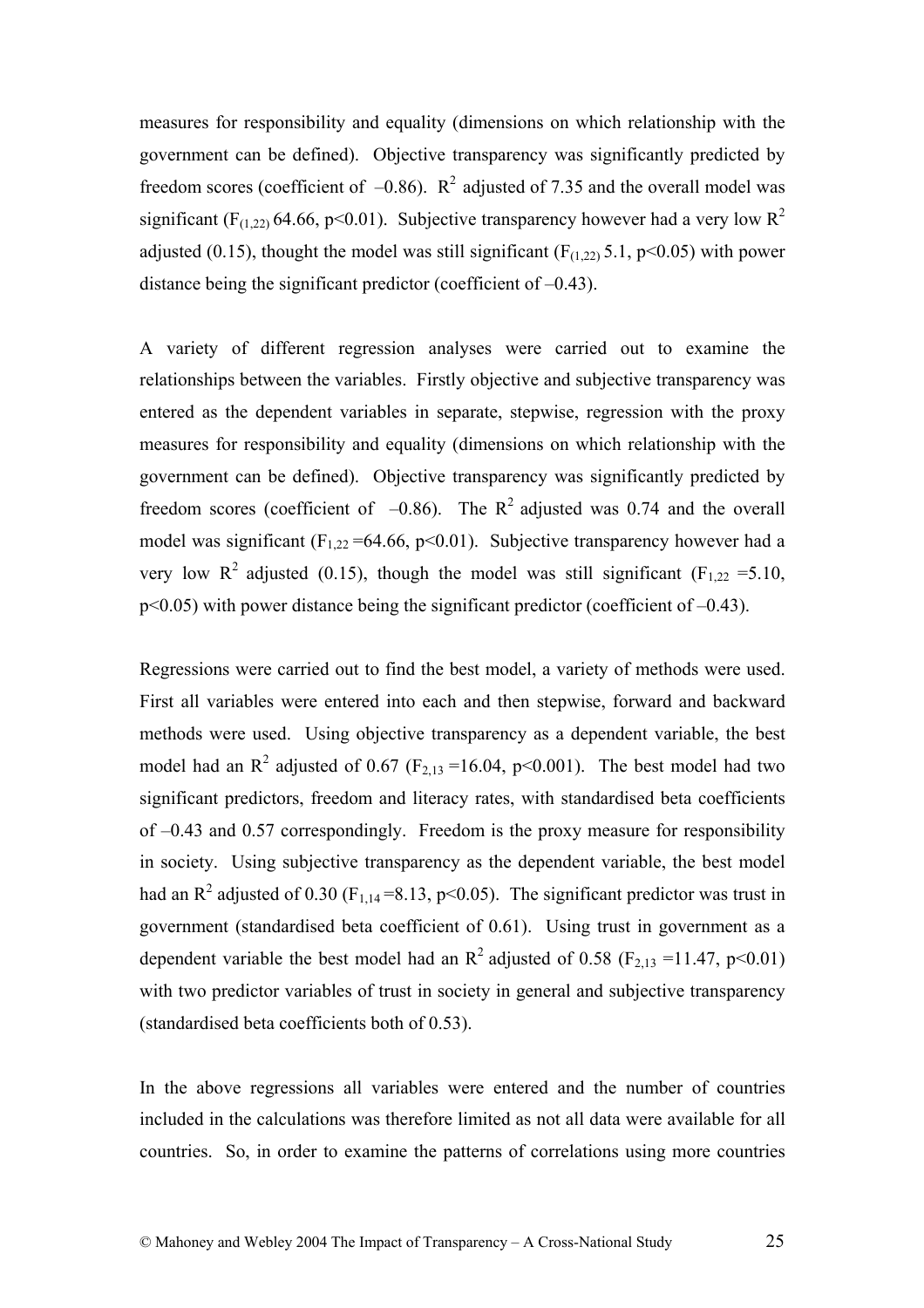regressions were carried out using only the significant predictors for the regressions above.

When the transparency indexes were used as dependent variables with all other variables included freedom scores and literacy rates were the best predictors of objective transparency. These two variables were therefore entered into a regression with objective transparency as the dependent variable, to examine the effect over a larger number of countries. The  $R^2$  adjusted was low (0.25) but the overall model was significant (F<sub>2,45</sub> = 8.69, p<0.001) with coefficients of  $-0.25$  and 0.37 correspondingly (only literacy rates then had a significant coefficient). When the same analysis was carried out with subjective transparency as the dependent variable the  $R^2$  adjusted was lower (0.16,  $F_{2,45}$  =5.32, p<0.01) with coefficients of -0.34 (freedom) and 0.14 (literacy rates).

When subjective transparency was used as the dependent variable with all other variables included, trust in government was the only significant predictor. Carrying out a regression with just this independent variable the overall  $R<sup>2</sup>$  adjusted was 0.87 with a coefficient of 0.34. The overall model was nearly significant  $(F_{1,31} = 4.07)$ , p=0.052). With objective transparency as the dependent variable, trust in government was a significant predictor with a coefficient of 0.47. The  $R^2$  adjusted was 0.19 and the overall model was significant  $(F_{1,31} = 8.68, p \le 0.01)$ .

A separate linear regression was carried out using trust in government as the dependent variable and then objective transparency and subjective transparency as the independent variables in separate analyses. Objective transparency produced a significant result and subjective transparency was very close to significance (though with very low  $R^2$  adjusted of 0.19 and 0.09) with coefficients of 0.47 and 0.34 (F<sub>1,31</sub>) =8.68, p<0.01 and  $F_{1,31}$  =4.07, p=0.052).

Further analysis was carried out to examine the robustness of the data in terms of stability over time. Trust literature argues that trust can be broken very easily but takes time and effort to build and maintain (Slovic, 2000). Holmberg (1999) argues that although evidence for trust in government in the U.S. has shown a relative decline, Northern European countries have remained relatively stable. Thus the rank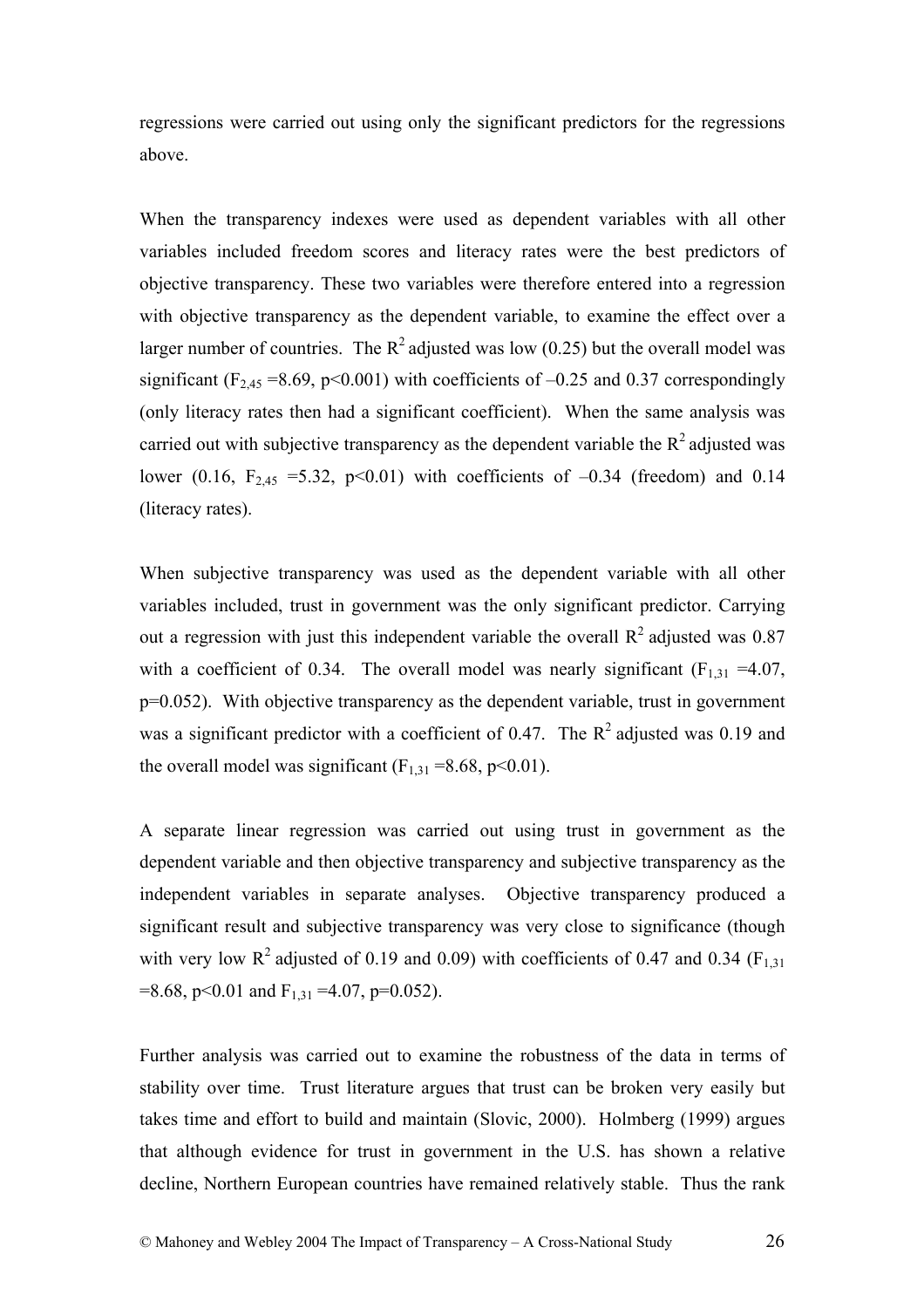order of trust in government across countries is likely to be very slow to change. Data for the freedom scores were available for different years. Freedom scores from 1972- 73 showed a significant correlation of 0.43 with the data used above from 2003 (p<0.01, n=42, 1-tailed) as did those from 1993-94 (r=0.88, p<0.001, n=49, 1-tailed). When the data were then rank ordered the '72-'73 data showed a significant correlation of  $0.63$  (p<0.001, 1-tailed) with the 2003 data, as again did the '93-'94 data ( $r=0.9$ ,  $p<0.001$ , 1-tailed). GDP is also relatively stable over time (Twigger, 1998).

## **5.0Discussion**

The correlations and regression analysis support previous studies in this thesis which show a significant relationship of higher trust in government being correlated with higher perceived transparency. This study has analysed data cross-nationally, including data from different continents, which covers many different cultures and political structures. It has shown that this relationship persists cross-nationally. The argument is not that transparency is the only constituent necessary to create trust in government but rather than it is one of the components that is key to maintaining trust in government. Moreover, a lack of transparency is likely to maintain an air of suspicion and lack of trust. This study cannot establish a cause and effect but provides empirical evidence of the connections between the two. It also provides clear evidence that suggests high trust in government does not now exist in situations of low transparency. The scatterplots clearly show the Scandinavian countries, as predicted following Grønbech-Jensen (1998), with higher subjective transparency and higher trust in government, while the other European countries show more mid-range levels of perceived transparency and trust. Grønbech-Jensen (1998) argued that the Scandinavian countries, in contrast to the rest of Europe have a more fundamental approach to transparency that can be seen in the higher subjective transparency score here. This is reflected in higher trust in government. He argued that the difference is because the Scandinavians know they have a fundamental right to access information about the workings and proceedings of government whereas the other European's receive processed information. Though this study cannot establish a causal relationship it does provide evidence of the correlation between transparency and trust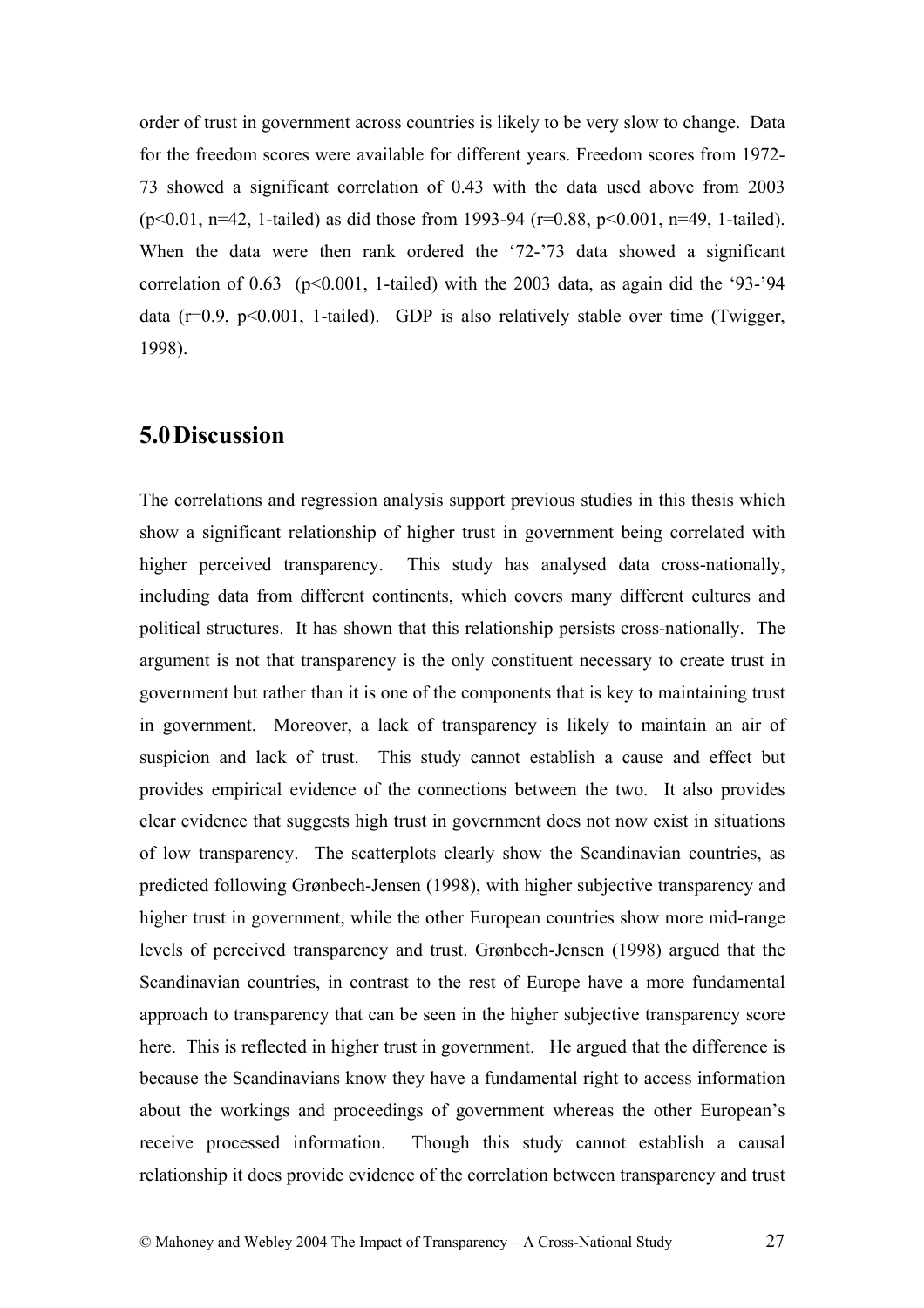in government. It may be the case that it is the egalitarian nature of the Scandinavian counties that is fundamental, which is the basis for the different approach to transparency. Historical data of trust in government may show similar trends of high trust in government.

Chiles et al (1996) argue that the concept of trust can indirectly affect transaction costs. If you trust someone then you have less need for information, you leave them with the power to make the decision for you. This can work both ways. If the general public trusts the agency then they will not need to search for information as much. However, if they do not trust them then they will need information. If the costs of searching are too high then it is unlikely that they will get the information thereby maintaining or increasing their distrust. This also applies to the government in terms of the attitude towards access to information. If they do not supply information to people easily, thereby lowering the publics costs in accessing information then they will not be able to increase or maintain levels of public trust.

The two different transparency measures showed a strong positive correlation. Although the objective measure of transparency naturally had a subjective element to it, it produced slightly different result to the questions that asked for a much more subjective perspective. The subjective transparency questions asked about the perceptions of the citizens of the country in general. It is not just important that citizens have transparency but that they perceive transparency. Citizens cannot always have all the information that would enable them to make a decision about whether or not to trust (Hardin, 1998). Therefore it is the perception that transparency exists that will help the belief of honesty and trust in government. To a certain extent though the perception of transparency must stem from the level of objective transparency. Indeed Thomas (1998) argues that honesty is required in conjunction with transparency. He argues that lies and misuse of power can cause trust to be lost. He argues that the theory that the lies of an individual politician not only erode trust in that individual but in the social system of trust which supports the institution (i.e. social capital) is similar to that of externalities in microeconomics; "the full social cost of a lie is not borne completely by the liar". (p.185).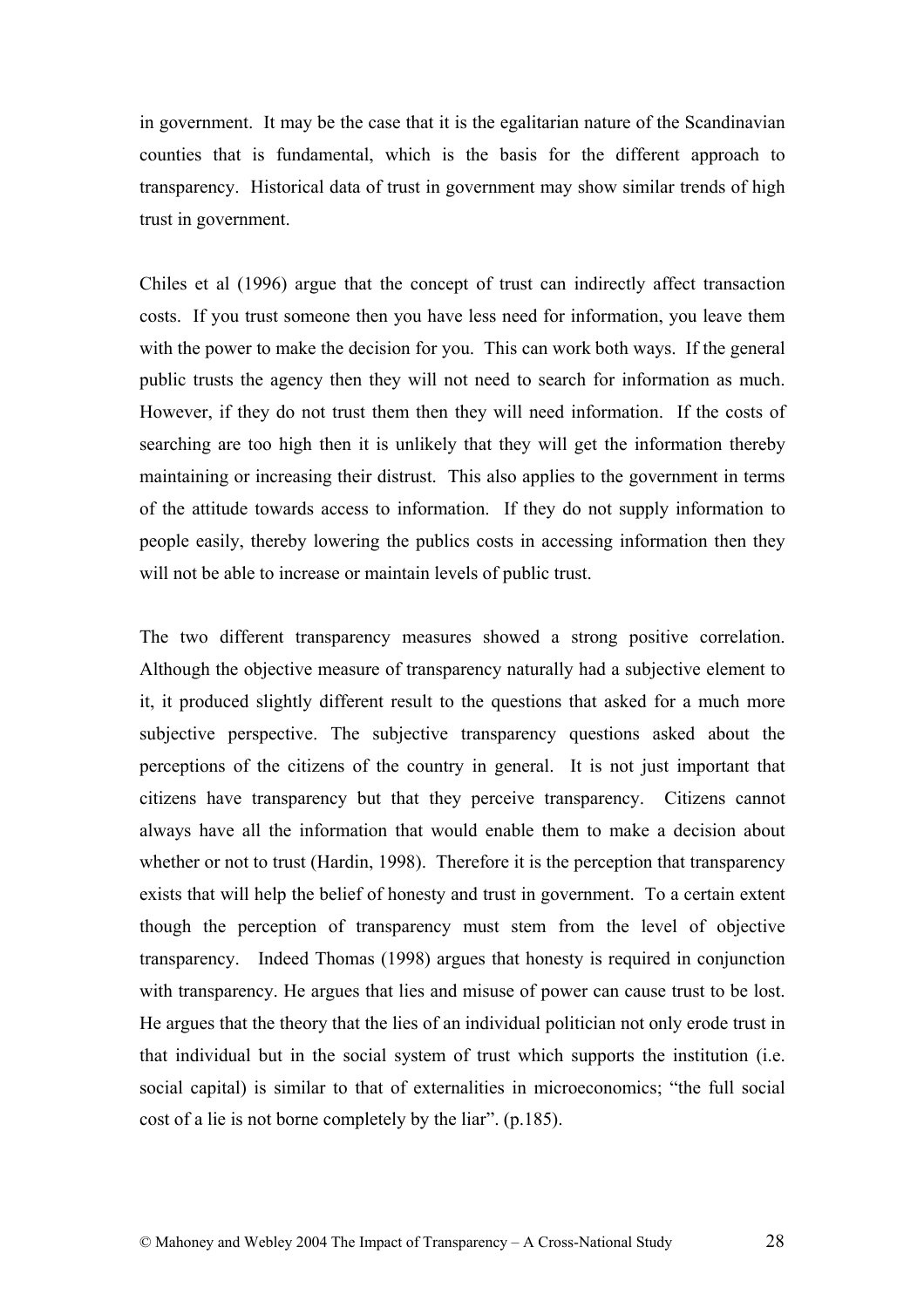It was predicted that perceptions of responsibility and equality in the relationship between citizen and government would be involved with perceptions and impact of transparency (Mahoney and Webley 2003). Analysis showed that objective transparency was best predicted by freedom scores (the proxy for responsibility) and subjective transparency by power distance (the proxy measure for equality). However, although power distance was a significant predictor, it did not account for much of the variance in the data.

When other concepts were included in the analysis, freedom scores and literacy rates were still the best predictors of objective transparency. This provides support for the possibility that transparency may be more efficient where citizens can read as they can obtain and re-read information at their convenience and copies can be made so information can spread quickly. Where transparency is aided, trust in government may be higher. Subjective transparency however was then best predicted by trust in government. When examining trust in government, subjective transparency and trust in society were the best predictors. Trust in government was also a significant predictor of objective transparency.

Where literacy rates were a proxy measure of human capabilities, GDP per capita was taken as a proxy measure for the infrastructure of the country. With better communication technology and networks governments should be able to achieve more effective transparency. It was predicted that GDP per capita would be positively correlated with perceived transparency and this was supported by the analysis, though the correlation was low. The intentions of government and belief of the fundamental rights of citizens to transparency may be aided by increased technology where this belief exists but good infrastructure itself would not create this attitude. Indeed this can be seen when comparing the European countries. The level of GDP and infrastructure is similar, yet the fundamental believe that the Scandinavian countries have towards transparency is still clear in contrast to the processed form of information the rest of Europe sees and the lower levels of perceived transparency and trust in government. Some social capital literature links social trust to economic performance (for example, Knack and Keefer, 1997 provide evidence of this across 29 countries; however, see Nye 1997 for a full discussion and conflicting conclusion of the connection between social trust, political trust and economic performance). The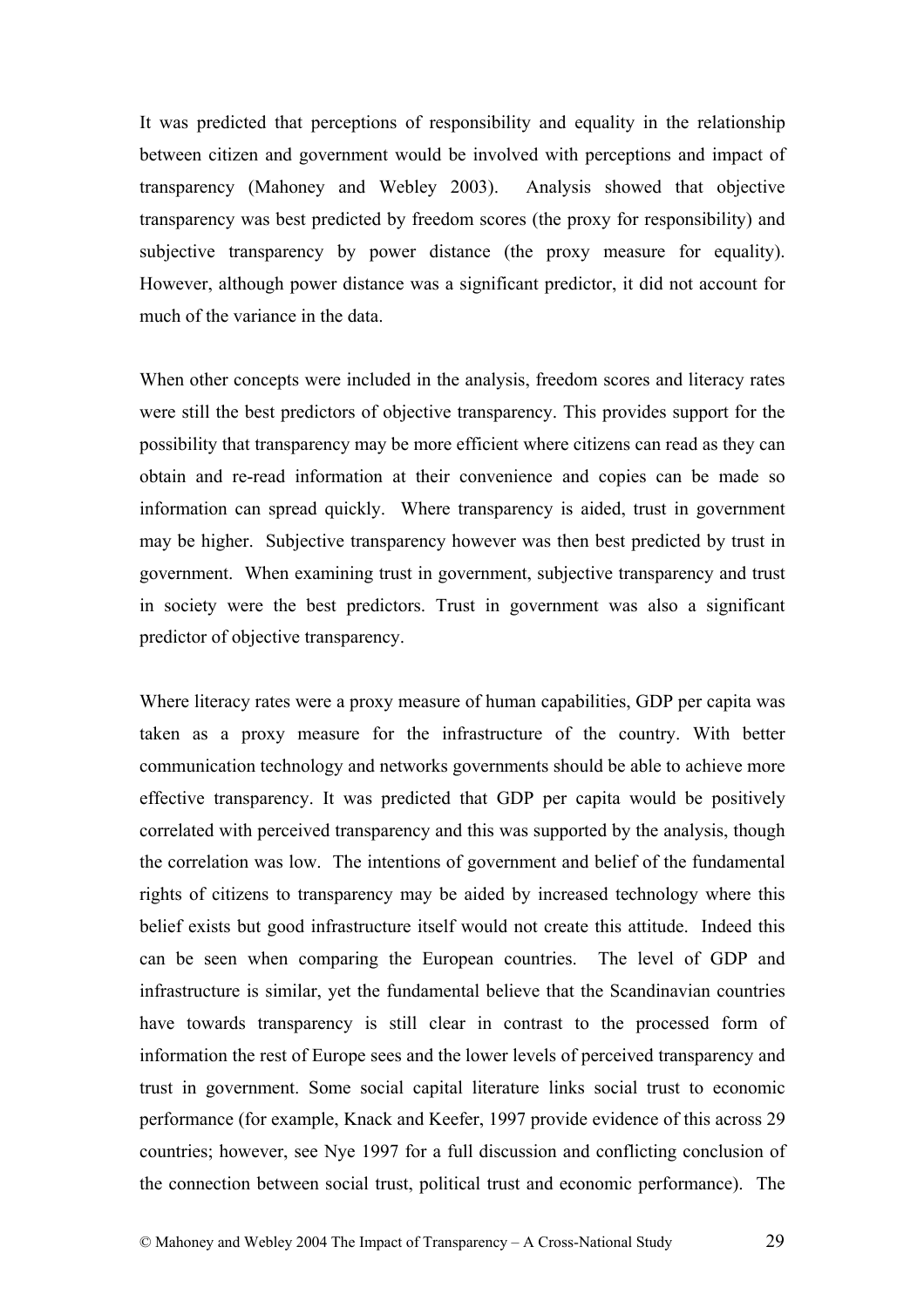results here also show a positive correlation between GDP per capita and societal trust.

Nye (1997) suggests that information technology may help the government to get closer to people (he argues that a closer connection to government increases confidence). He also suggests that information technology may make more devolution possible and that the non-profit sector may then be able to help in providing intermediary institutions to offer services and "new ideas that make democracy flourish" (p.18). Bloomfield et al (2001) however discuss the concerns that have been raised about the technological change, particularly information technology, that is underpinning globalisation and the impact that this has on trust. They argue that globalisation underpinned by technological change:

> "affects networks by altering the ways that people communicate, manage data, and take decisions. This is not always negative because these technologies have the potential to create new social and political spaces. However, exchanges in cyberspace of IT do not meet all of the characteristics of what constitutes a meaningfully inclusionary and deliberative process. Participation is by individuals and each may feel that decisions are being made 'further away' and by less identifiable and accountable interests. The effect is more likely to create a sense of disassociatedness especially among those dependent upon networks for capacity building as opposed to those capable of using the technology to cerate new networks to their advantage." (p. 507).

They also argue that:

 "a deliberative process demands social interaction normally incorporating face-to-face meetings, not least because trust is still most easily engendered by regular face-to-face discussions over an extended period. This does not mean that various forms of information technology (for example, telephone, e-mail, television conferencing) cannot be used as a partial substitute or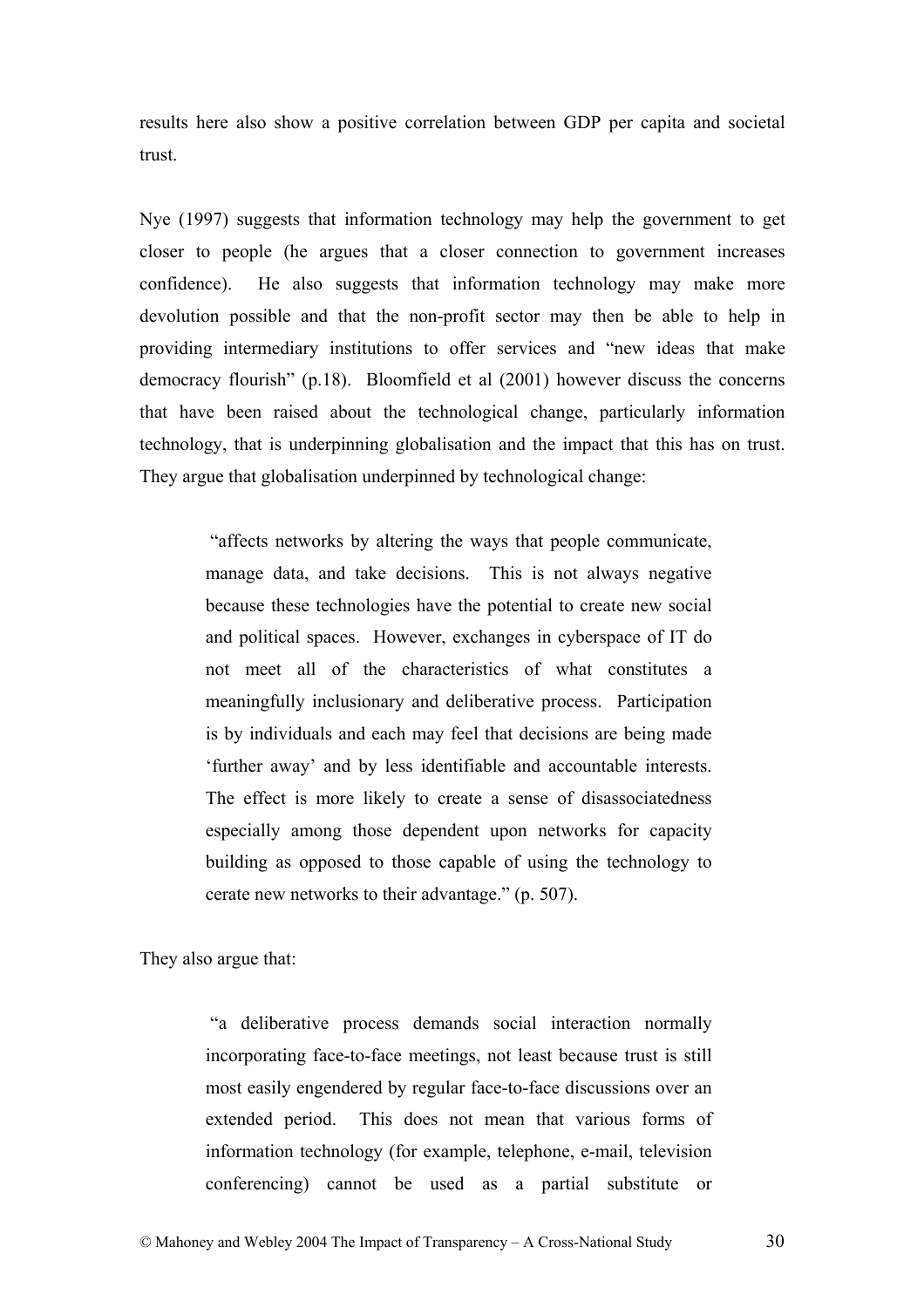complementary activity, but it is the sense that it is conversation rather than written text which assumes considerable significance." (p.503).

Moreover, Baba (1999) argues that information technology does not change the tendency for groups to misrepresent the information they give out (in order to retain their competitive advantage) or to discount information given by others. Therefore although technology may increase the ease of access to a larger quantity of information in a shorter space of time it "does not guarantee reductions in perceived risk or increases in trust between groups" (p.336).

This study examines one point in time. However, there is evidence to suggest that these patterns would be found if the data were collected at a different time. Freedom scores from two time slots in the past few decades showed strong correlations with the scores used from 2000-2001. Trust scores may vary but literature suggests that levels of trust are hard to increase and take a long time to slowly build (Slovic, 2000). However, they are easy to break, something such as a dramatic negative regime change may do this for example. Although literature suggests that there is trend towards a decrease in trust in government in the US (Nye, 1997) the rank order of the countries involved in this study is unlikely to change dramatically over time. Holmberg (1999) argues that looking at Northern Europe as opposed to American shows trust in politicians to be stable over the last few decades, in some cases increasing. Since the freedom scores over time across all the countries show a strong correlation with the latest figures it would suggest that trust scores would do the same. If it were possible to have historical data that examined changes in culture it would be expected that these remain relatively constant. Hofstede (2003) argued for strong historical continuity in cultures. GDP per capita does change but the rank ordering of countries is slow to change. Literacy rates are also slow to change. Geographical boundaries of countries do change over time and therefore different cultures become included in different countries, however the main type of basis for a society may remain stable (e.g. egalitarian in nature, Hofstede, 1980; 2003). In the long term of 50-100 years it is possible to predict where some positive changes might take place, for example where countries become members of bodies such as the European Union with policies towards openness. However, negative regime changes or moves towards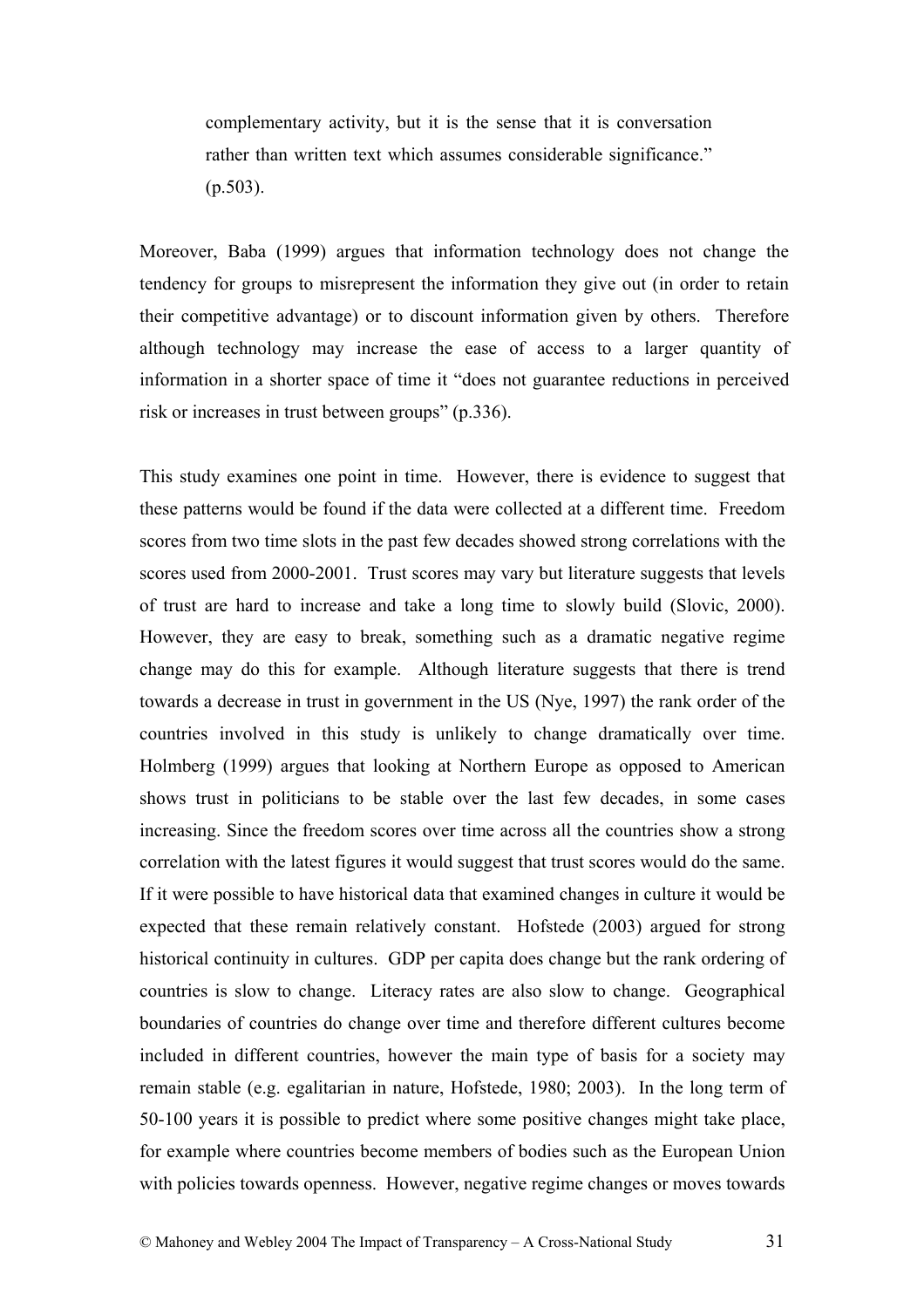bodies with distinct secrecy policies are less easy to predict. It is predicted though that the trends and associations of the patterns of transparency with the concepts measured here would remain the same as reported in this paper.

## **5.1 Limitations**

To the best of the author's knowledge this study provides the first empirical evidence of cross-national trends in the patterns of association between transparency and other variables. There are however, several limitations to the project that are due to the methodology used. Firstly the collection of the primary data relied on participants having a good standard of the English language. This was a reasonable assumption however, as all participants worked internationally and English is the standard language used in the association that was used to collect participants. The questionnaire was designed to be comprehensible by all participants no matter which form of English they had learnt (e.g. American or UK English).

The objective transparency questions do have a subjective element to them because they ask questions on a scale of 1-7 and therefore participants are also required to express an opinion. The primary data collection relied on a few expert opinions rather than quantity of participants. In many cases there was only one expert for each country and this affects the reliability of the data and makes it difficult to assess.

The secondary data were collected using different methodologies over different countries, and this can mean different sample selection procedures and samples, different questions, and different techniques of collecting data. The different wording of questions is perhaps the most important limitation resulting from using different surveys. Questions about trust in society from the different surveys had all been translated into English to report the results. The questions all read exactly the same in English "To what extent do you trust most people?". However, as Knack and Keefer (1997) point out, the wording is ambiguous as to which "people" respondents might be thinking of. They argue that if respondents interpret "most people" as most people that they interact with, then the variation of the trust measure is reduced. The trust in government questions also varied slightly in their wording. However, all surveys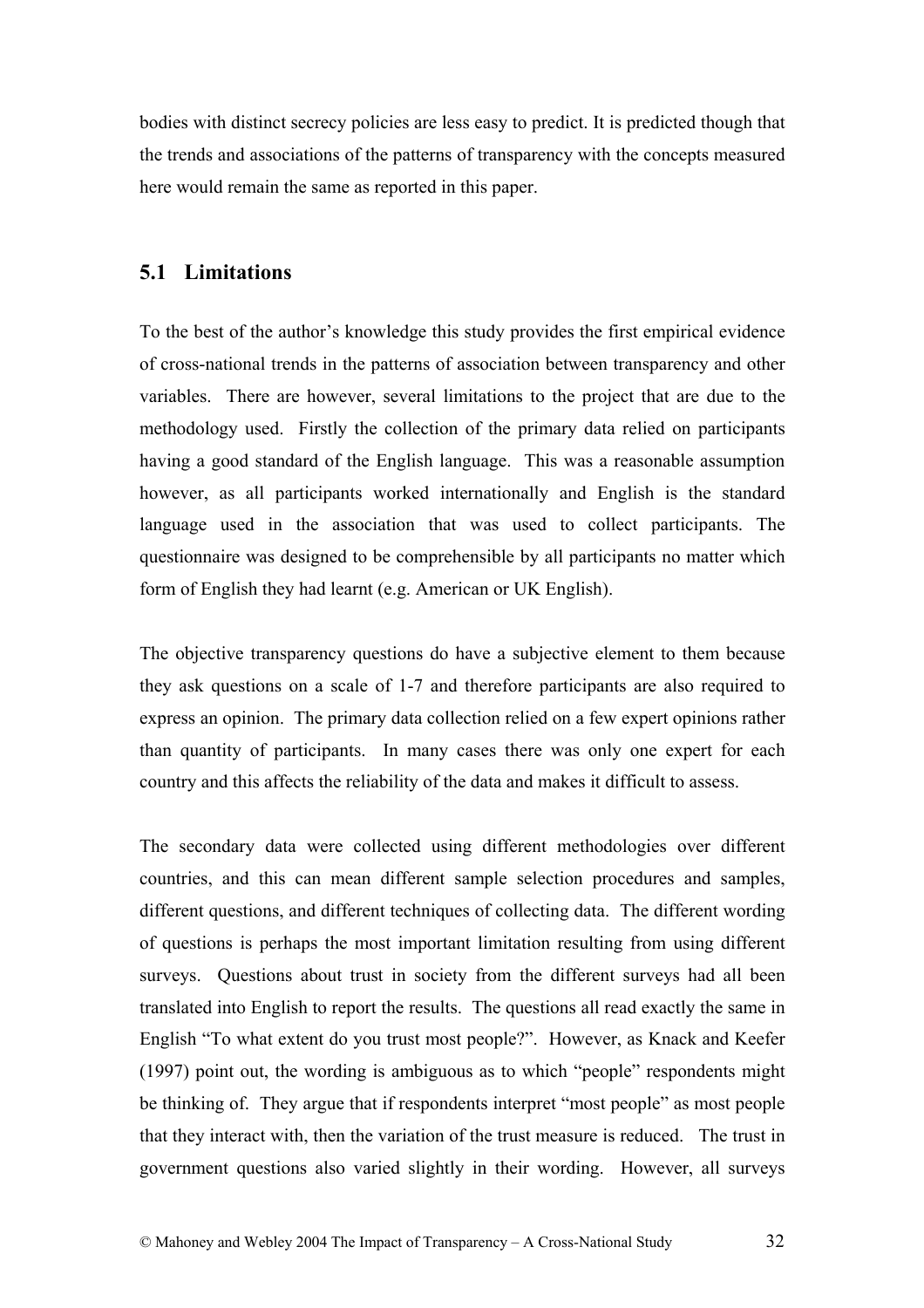used made reference to trust rather than confidence in parliament, or members of parliament or national government.

## **5.2 Further Research**

This study has provided the first empirical evidence of the correlation between transparency and trust in government, and other mechanisms that may lie behind the impact of transparency cross-nationally. There are many ways in which the procedure could be improved. Data for transparency could be collected using more representative samples of the populations, and questions translated into different languages. Data could be collected by people living in the countries concerned, and across more countries. The data collection could also be expanded to allow the analysis to include other concepts. There are several avenues for research that could be followed. How exactly does the relationship that citizens form with their government, perceptions of responsibility and equality play a part in the impact of transparency and trust in government? How does the education of citizens play a part in the impact of transparency? Do human capabilities for reading and communication increase a demand for transparency or is there a fundamental cultural belief in its importance? This study has provided evidence that there is a relationship between transparency and trust in government that persists through cultural and international variations. Further work is necessary to understand the theory underpinning these relationships and the relationships between citizen and government or more generally between institutions and consumers.

# **6.0Conclusion**

This paper collected primary data to provide an index of transparency across 51 countries. The data were then matched with secondary data collected from different surveys around the world to examine the connection with transparency. The secondary data variables covered the factors considered to be important in the consumer-institution relationship (responsibility and equality), societal factors influencing the development of the relationship, factors that transparency impacts on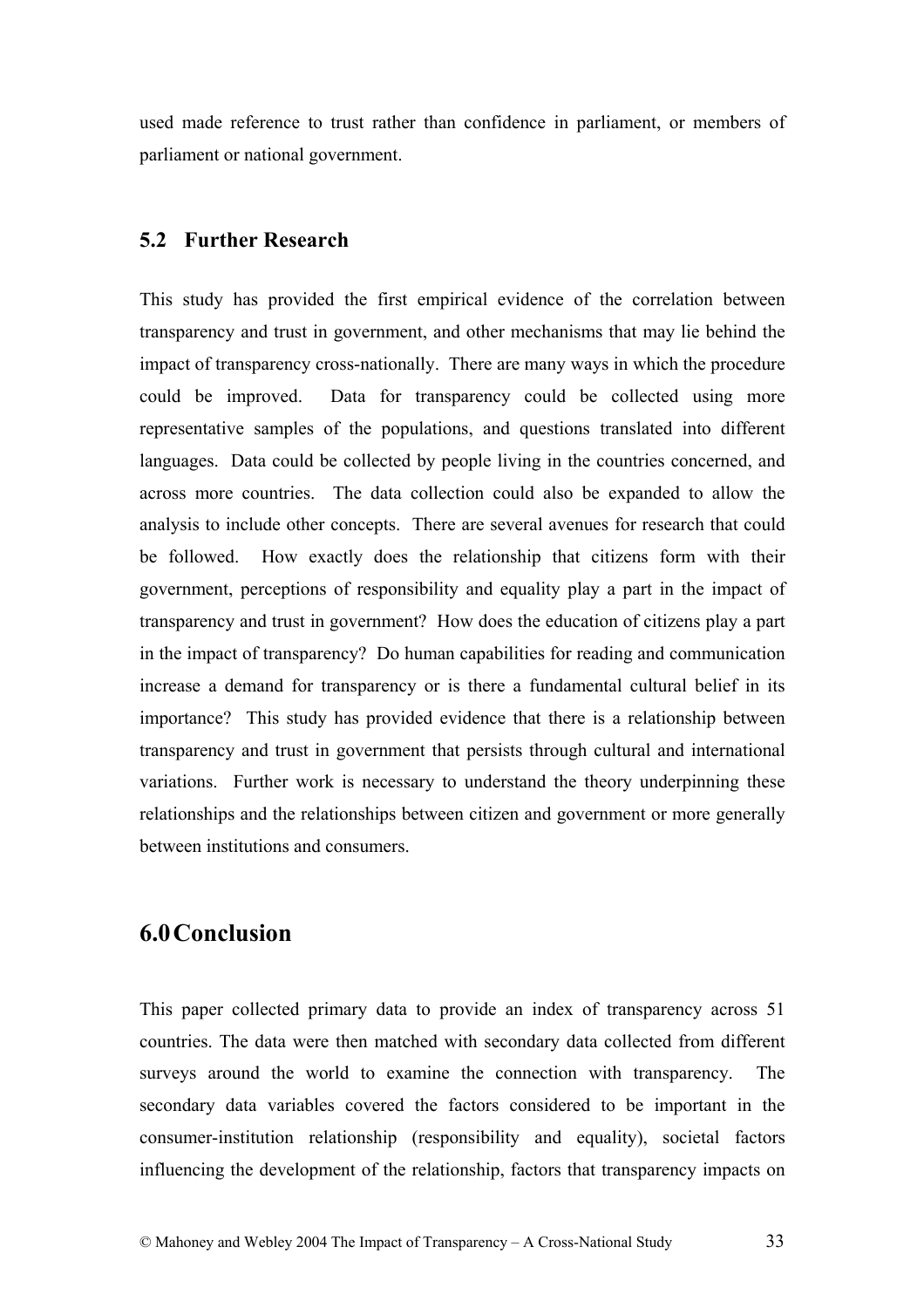and objective factors that aid transparency. Evidence of a strong positive correlation between transparency of government and trust in government was found. Evidence also showed patterns of cultural differences and of a connection between the factors important in the consumer-institution relationship and transparency.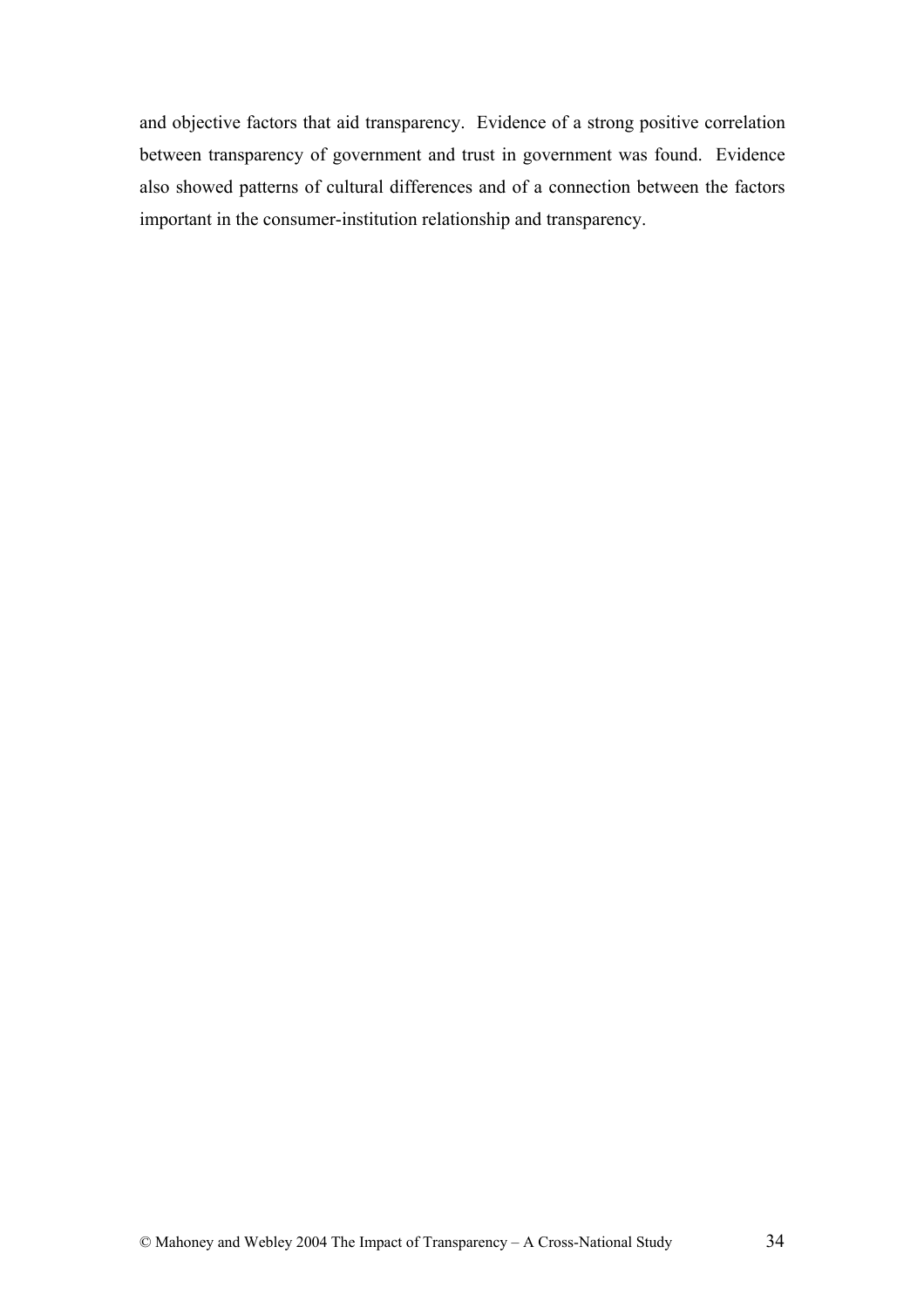## **7.0References**

- Angulin, D., Scapens, P.W. (2000). Transparency, accounting knowledge and perceived fairness in UK Universities' resource allocation: results from a survey of accounting and finance. *British Accounting Review, 32*, 455-469.
- Baba, M.L. (1999) Dangerous liaisons: Trust, distrust, and information technology in American work organizations. *Human Organization 58*(3), 331-345.
- Bloomfield, D., Collins, K., Fry, C., Munton, R. (2001). Deliberation and inclusion: vehicles for increasing trust in UK public governance*? Environment and Planning C: Government and Policy, 19*, 501-513.
- Braithwaite, V., Levi, M. (Eds). (1998). *Trust and Governance*. New York: Russell Sage Foundation.
- Chiles, T.H., McMackin, J.F. (1996). Intergrating variable risk preferences, trust and transaction cost economies. *Academy of Management Review, 21*, 71-99.
- Dunn, J. (1988). Trust and political agency. In Gambetta, D. (Ed) (1988). *Trust. Making and Breaking Cooperative Relations.* Oxford: Basil Blackwell Ltd.
- Edés, B.W. (2000). The role of government information officers. *Journal of Government Information, 23*, 455-469.
- Finel, B.I., Lord, K.M. (1999). The surprising logic of transparency. *International Studies Quarterly, 43*, 315-339.
- Flinders, M. (2000). The politics of accountability: A case study of freedom of information legislation in the United Kingdom. *Political Quarterly, 71,* 422-435.
- Freedom House (2001). *Freedom in the World 2000-2001.* Retrieved September 2002 from www.freedomhouse.org
- Gordon, M.T. (2000). Public trust in government: the US media as an agent of accountability? *International Review of Administrative Sciences, 66*, 297-310.
- Grønbech-Jensen, C. (1998). The Scandinavian tradition of open government and the European Union: problems of compatibility? *Journal of European Public Policy, 5*, 185-199.
- Hardin, R. (1998). Trust in government. In Braithwaite, V., Levi, M. (Eds). (1998). *Trust and Governance.* New York: Russell Sage Foundation.
- Héritier, A. (2003). Composite democracy in Europe: the role of transparency and access to information. *Journal of European Public Policy, 10,* 814-833.
- Hetherington, M. J. (1998). The political relevance of political trust. *American Political Science Review*, *92*, 791-808.
- Hofstede, G. (1980). *Culture's Consequences: International Differences In Work-Related Values.* London: Sage Publications.
- Hofstede, G. (2003). *Culture's Consequences: International Differences In Work-Related Values (2nd Ed.).* London: Sage Publications.
- Holmberg, S. (1999). Down and down we go: political trust in Sweden. In Norris, P. (Ed). (1999). *Critical Citizens: Global Support for Democratic Governance.* Oxford: Oxford University Press.
- Human Development Reports (2003). *Human Development Indicators*. Retrieved January 2003 from http://www.hdr.undp.org/statistics/data
- Inglehart, R. (1997). *Modernization and Postmodernization: Cultural, Economic, and Political Change in 43 Societies*. Princeton, NJ: Princeton University Press.
- Knack, S., Keefer, P (1997). Does social capital have an economic payoff? A crosscountry investigation. *Quarterly Journal of Economics, 112*, 1251-1288.